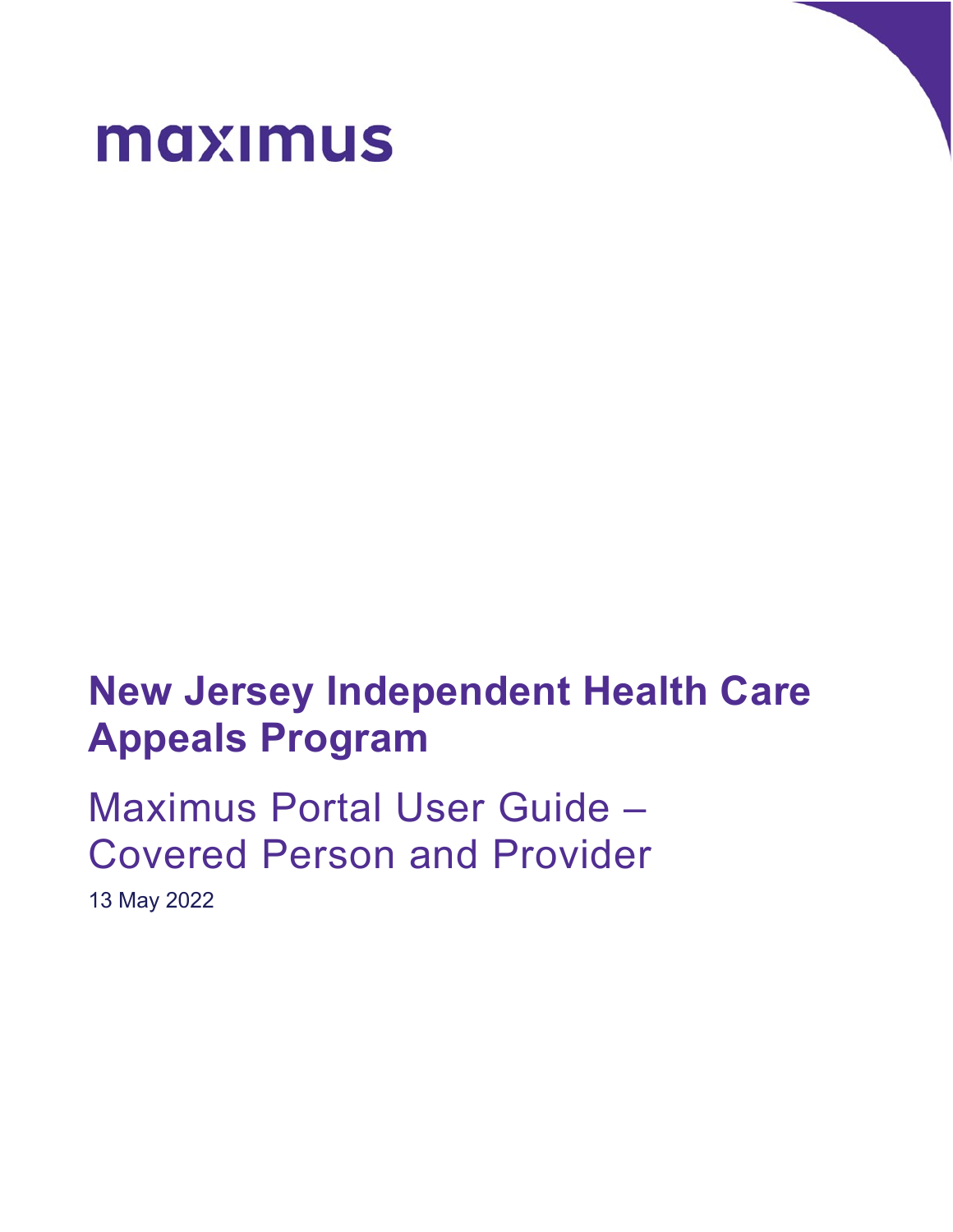## **Contents**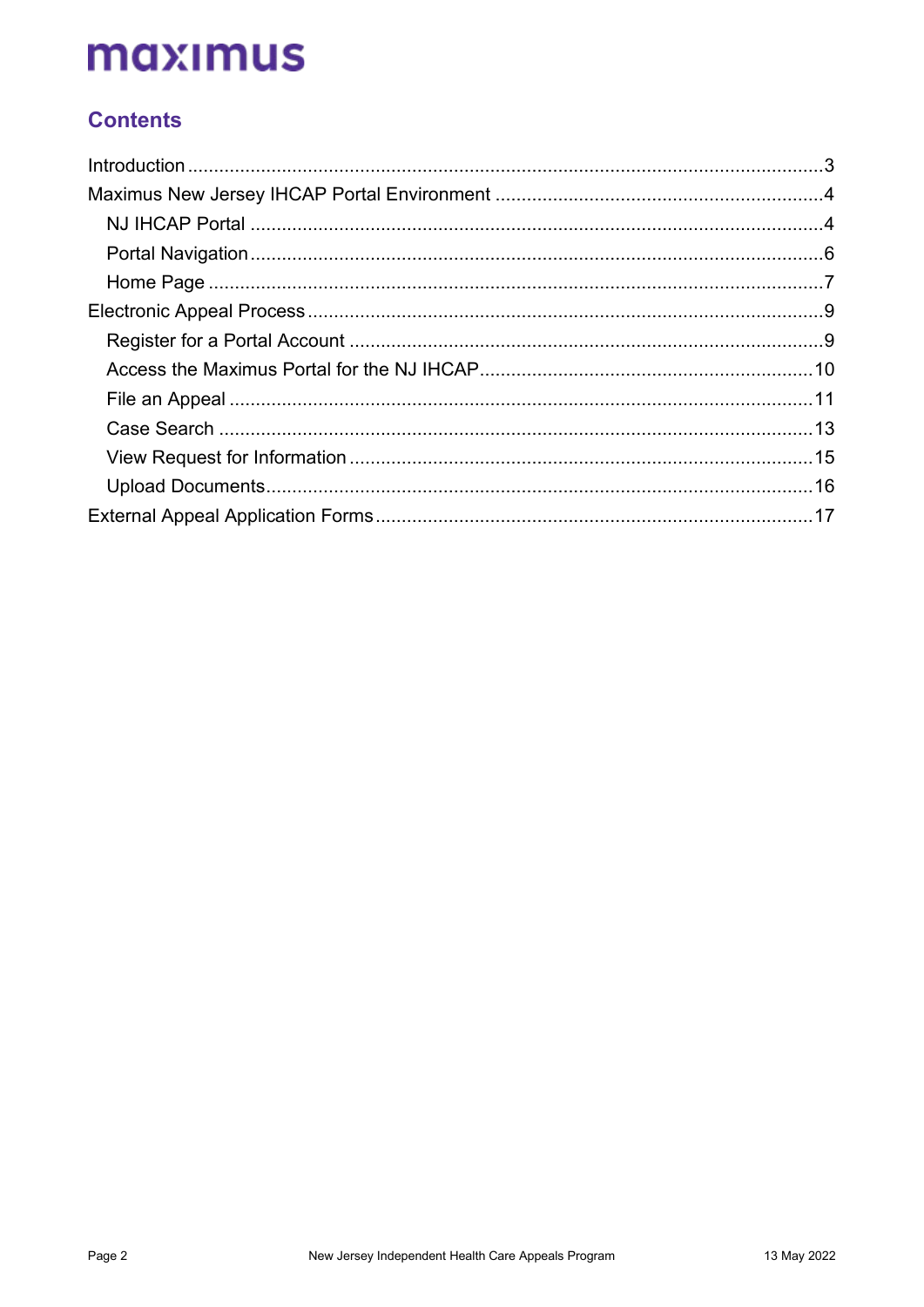## **Introduction**

<span id="page-2-0"></span>This user reference guide describes the Maximus Portal for the New Jersey Independent Health Care Appeals Program and the appeal process. In addition, the guide includes specific steps required for a user to access the portal and submit an external appeal.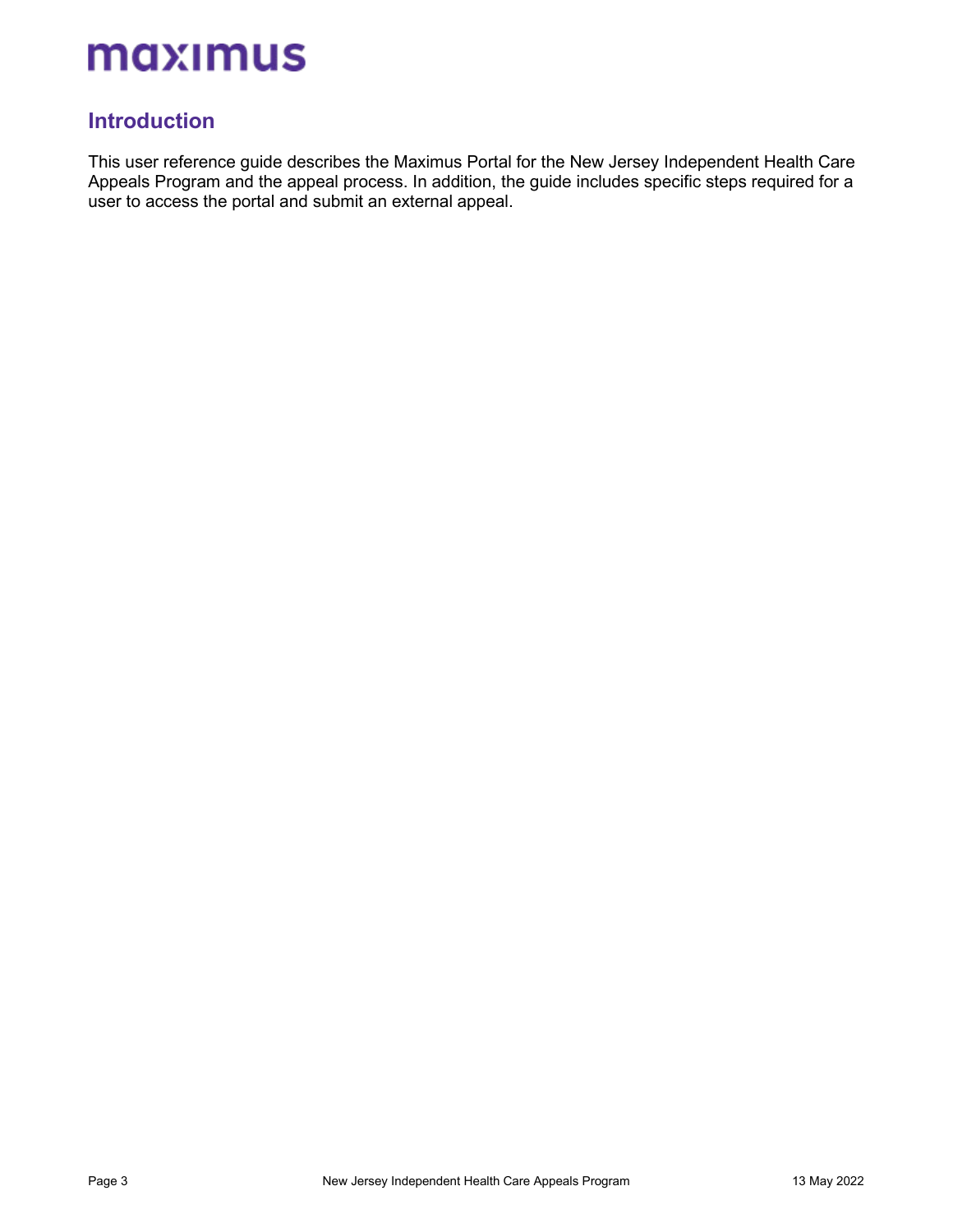## **Maximus New Jersey IHCAP Portal Environment**

## **NJ IHCAP Portal**

<span id="page-3-0"></span>Maximus serves as an independent utilization review organization (IURO) for the New Jersey Independent Health Care Appeals Program ("NJ IHCAP").

<span id="page-3-1"></span>NJ IHCAP is an external review program intended for the purpose of reviewing adverse utilization management (UM)/benefit determinations made by carriers. As defined in N.J.A.C, 11:24-1.2 and 11:24A-1.2. "Adverse benefit determination" means a denial, reduction or termination of, or a failure to make payment (in whole or in part) for, a benefit, including a denial, reduction or termination of, or a failure to provide or make payment (in whole or in part) for, a benefit resulting from application of any utilization review, denial of a request for an in-plan exception, as well as a failure to cover an item or service for which benefits are otherwise provided because the HMO determines the item or service to be experimental or investigational, cosmetic, dental rather than medical, excluded as a pre-existing condition or because the HMO has rescinded the coverage.

A covered person (relative or a health care provider/advocate with the consent of the covered person) may file an external appeal with Maximus. Maximus performs a preliminary review. If the appeal is accepted for "full review", Maximus will determine whether an individual has been inappropriately denied medically necessary covered services by the carrier.

For more information on the program and eligibility, go to the State of New Jersey Department of Banking and Insurance website for the Independent Health Care Appeals Program: [Independent](https://www.nj.gov/dobi/division_insurance/managedcare/ihcap.htm)  [Health Care Appeals Program \(nj.gov\)](https://www.nj.gov/dobi/division_insurance/managedcare/ihcap.htm)

### **Purpose of the portal**

The Maximus Portal for New Jersey IHCAP allows a covered person or a provider, with the covered person's consent, to file an external appeal with Maximus electronically. A carrier can login to view cases in which they are involved and provide a response.

### **Users of the portal**

This portal may be used by the:

- Covered person or a relative
- Health care provider or an advocate (with consent of the covered person)
- **Carrier**

### **Criteria to apply for an External Appeal through NJ IHCAP**

If you have commercial insurance coverage:

- Your Health Plan/denied, limited, or delayed a covered treatment, prescription, or service because the Health Plan determines it is not medically necessary, is experimental or investigational, is cosmetic, is dental rather than medical, or that an in plan exception is not warranted.
- You completed your Health Plan's internal appeal process or could not complete the internal appeal process for one of the following reasons:
	- Your Health Plan waived the internal appeal;
	- Your Health Plan did not comply with the internal appeal requirements; or
	- You are requesting an expedited internal appeal and an external appeal at the same time.
- Your health insurance coverage is through a fully-insured plan issued in New Jersey or NJ FamilyCare/Medicaid. If you are uncertain about your coverage, please look at the member ID card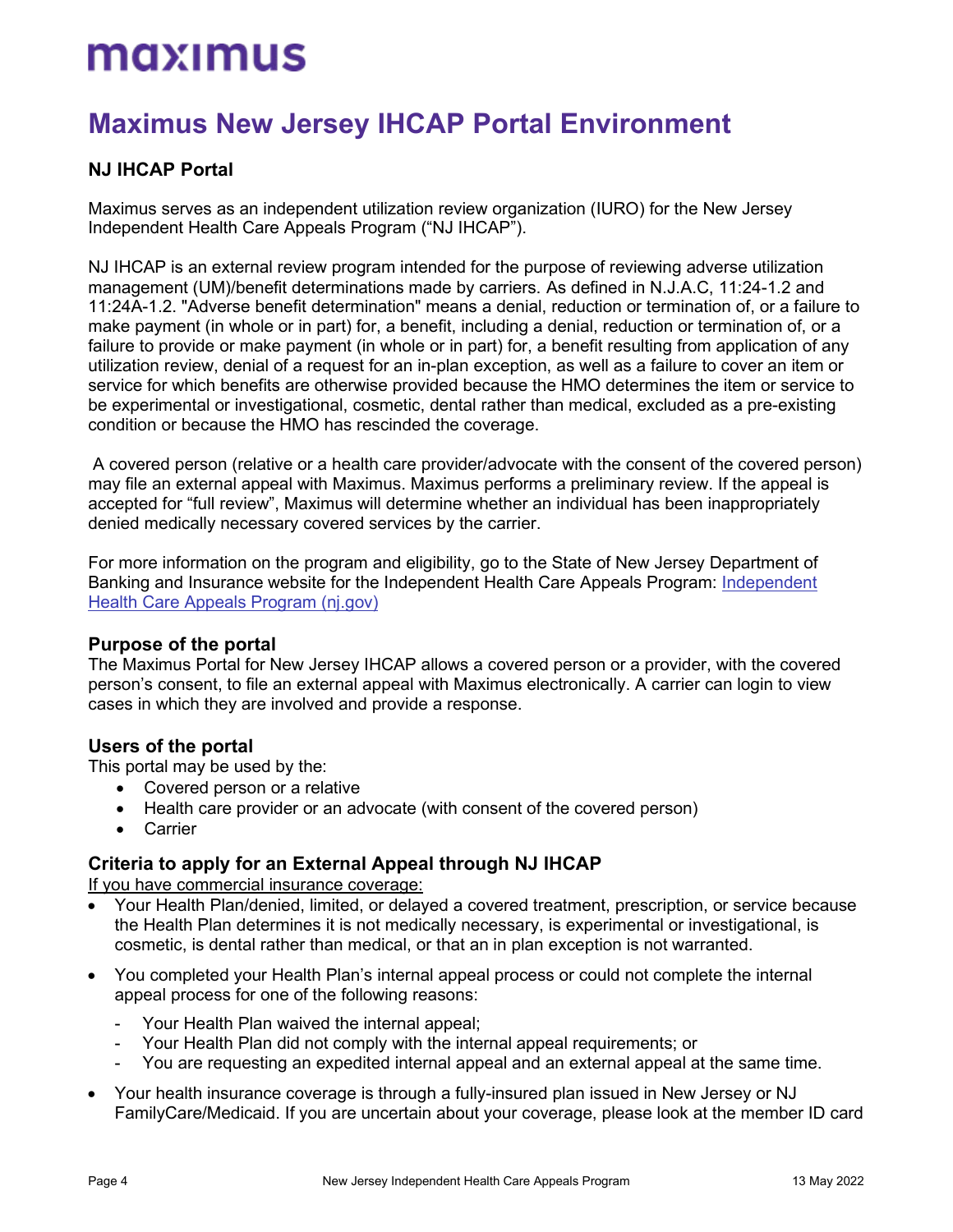to confirm that it clearly states "Fully-Insured." If you are covered by Medicare or by Self-funded plans or by insured plans issued outside of New Jersey, your application for external appeal may not be eligible.

If you have NJ FamilyCare/Medicaid coverage:

- Your HMO denied, limited, or delayed a covered treatment, prescription, or service because the HMO decided it is not medically necessary, is not an emergency or inadvertent service or that an in plan exception is not warranted.
- You appealed the HMO's denial to have the decision changed, but the HMO sent you a letter informing you that the service was still denied.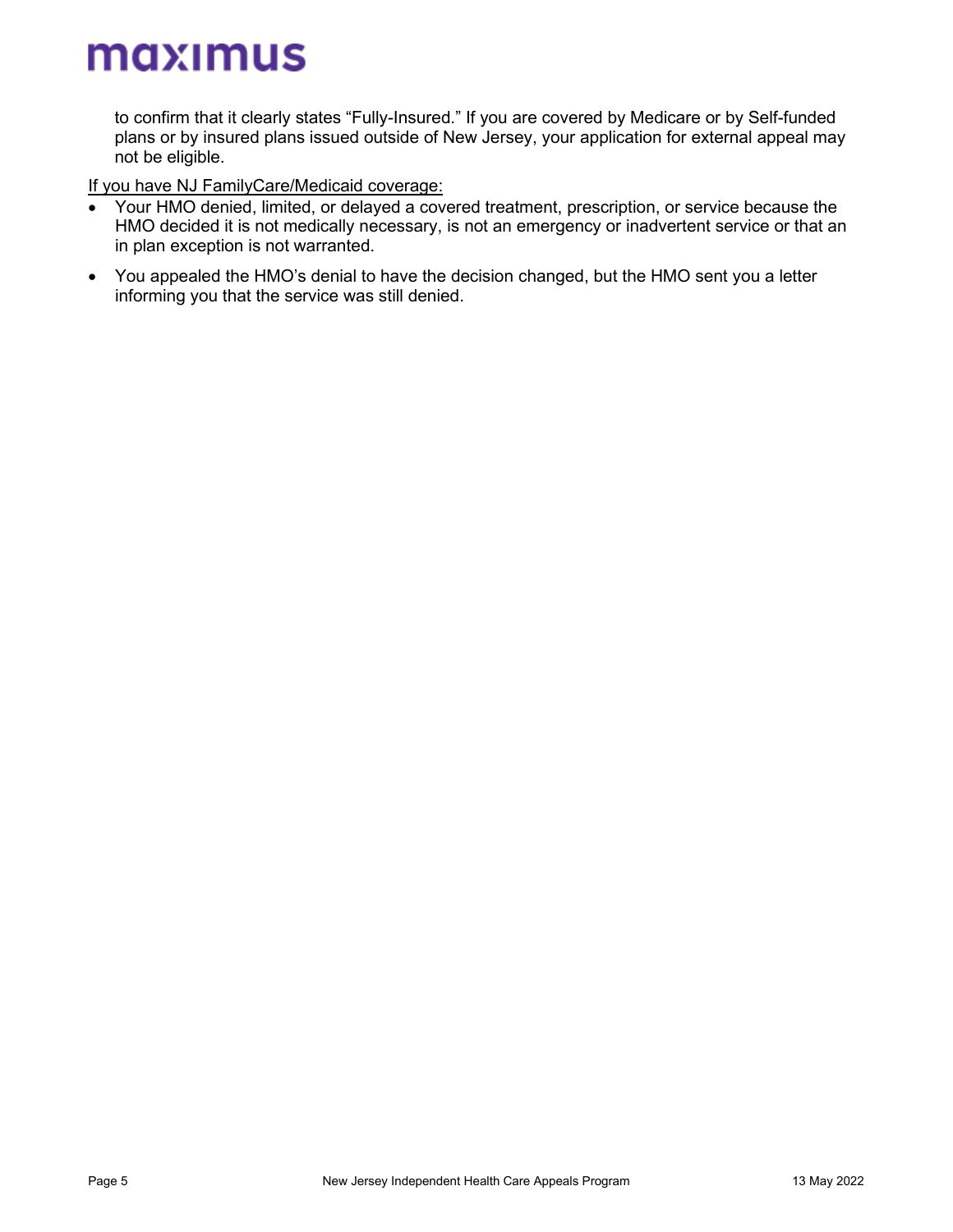## **Portal Navigation**

### **Main Tabs**

<span id="page-5-0"></span>The tab items enable you to access the main pages in the portal. The pages display the information for external appeals which you have filed with Maximus.

|  |  | Home File an Appeal Case Search View Request for Information |
|--|--|--------------------------------------------------------------|
|  |  |                                                              |

| <b>Tab</b>                                    | <b>Description</b>                                                                                                 |
|-----------------------------------------------|--------------------------------------------------------------------------------------------------------------------|
| <b>Home</b>                                   | Displays the Home Page which includes information<br>on open requests for information and different case<br>lists. |
| <b>File an Appeal</b>                         | Displays the external appeal form that the covered<br>person, provider, advocate, or representative<br>completes.  |
| <b>Case Search</b>                            | From this page, a user can access the Search for<br>Cases function and enter specific criteria to filer<br>cases.  |
| <b>View Request for</b><br><b>Information</b> | Displays open and overdue requests for information<br>from Maximus.                                                |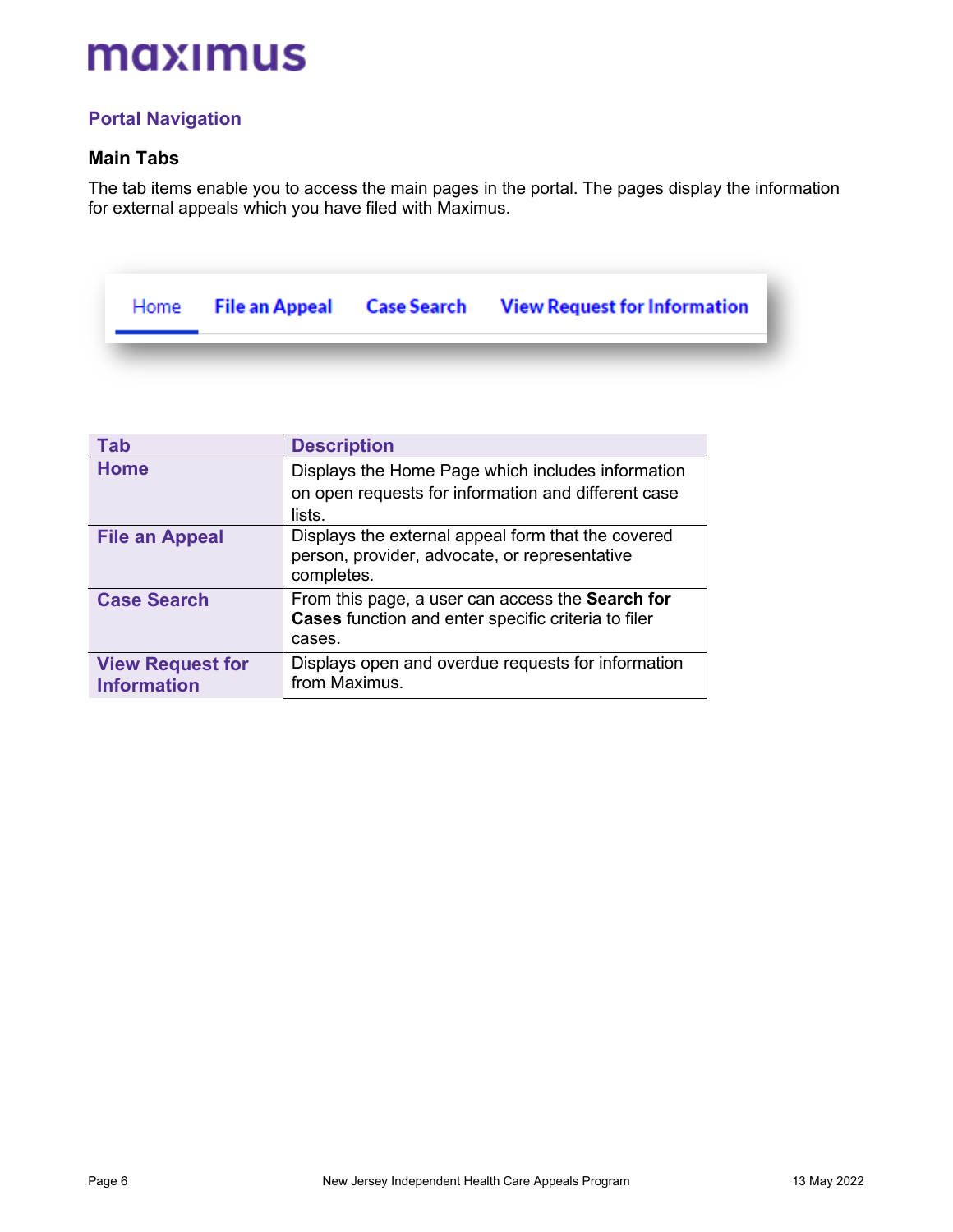## **Home Page**

### **Request for Information**

<span id="page-6-0"></span>This section displays all open requests for information.

| <b>Request for Information</b> |                           |                     |                 |  |
|--------------------------------|---------------------------|---------------------|-----------------|--|
| <b>RFI Number</b>              | <b>Appeal Case Number</b> | <b>RFI Due Date</b> | <b>Status</b>   |  |
| <b>RFI-0812</b>                | NI21-00030                | 2021-12-16          | Open            |  |
|                                |                           |                     | <b>View All</b> |  |

| <b>Menu Item</b>                    | <b>Description</b>                                                                                                                                                |
|-------------------------------------|-------------------------------------------------------------------------------------------------------------------------------------------------------------------|
| <b>RFI Number</b>                   | Number assigned to the request for information. Click<br>on the number to display details of the request for<br>information and respond.                          |
| <b>Appeal Case</b><br><b>Number</b> | The Maximus case number assigned to the appeal<br>after the appeal has been submitted. Click the<br>number to display the case information (Case Detail<br>page). |
| <b>RFI Due Date</b>                 | Date a response is due to Maximus.                                                                                                                                |
| <b>Status</b>                       | The status of the request for information:<br>Open $-$ the request is pending a response<br>from the user.                                                        |

### **Cases**

This section of the home page lists the cases for which the covered person or provider has started or submitted an external appeal on the portal. There are three (3) case list views:

- **Open Cases** this list view displays all appeals submitted to Maximus that have not yet been decided.
- **Draft Cases** this list view displays cases the user has started in the portal and saved. These cases have not been submitted to Maximus for processing.
- **Recently Closed Cases** this list view displays cases that have been decided in the last 30 days.

| <b>Open Cases</b>            |                 |                          |                      |                                          |  |                            |                            |                 |                 |
|------------------------------|-----------------|--------------------------|----------------------|------------------------------------------|--|----------------------------|----------------------------|-----------------|-----------------|
| <b>Appeal Case Number</b>    | <b>Priority</b> | <b>Member Name</b>       |                      | <b>Initiating Party</b>                  |  | <b>Date/Time Submitted</b> |                            | <b>Due Date</b> |                 |
| NI21-00016                   | Standard        | <b>Laurence Ellis</b>    |                      | <b>Margie Martel</b><br>2021-11-15 16:02 |  |                            |                            | 2021-12-30      |                 |
| NI21-00017                   | Expedited       | <b>Robert Garcia</b>     |                      | <b>Margie Martel</b>                     |  | 2021-11-15 16:06           |                            |                 | 2021-11-17      |
| NI21-00018                   | Standard        | <b>Jerry Smith</b>       |                      | <b>Margie Martel</b>                     |  | 2021-11-16 14:41           |                            |                 | 2021-12-03      |
| NI21-00053                   | Standard        | <b>Megan Friedlander</b> |                      | <b>Margie Martel</b>                     |  | 2021-12-05 15:12           |                            |                 | 2022-01-19      |
|                              |                 |                          |                      |                                          |  |                            |                            |                 | <b>View All</b> |
| <b>Draft Cases</b>           |                 |                          |                      |                                          |  |                            |                            |                 |                 |
| <b>Appeal Case Number</b>    | <b>Priority</b> | <b>Member Name</b>       | Carrier              |                                          |  |                            | <b>Date/Time Submitted</b> |                 |                 |
| NI21-00029                   | Standard        | Gia Johnston             |                      | UnitedHealthCare of New Jersey           |  |                            | 2021-11-26 12:02           |                 |                 |
|                              |                 |                          |                      |                                          |  |                            |                            |                 | <b>View All</b> |
| <b>Recently Closed Cases</b> |                 |                          |                      |                                          |  |                            |                            |                 |                 |
| <b>Appeal Case Number</b>    | <b>Priority</b> | <b>Member Name</b>       |                      | <b>Initiating Party</b>                  |  | Date/Time Submitted        | <b>Due Date</b>            |                 | <b>Decision</b> |
| NI21-00050                   | Standard        | <b>Faustina Sheffer</b>  | <b>Margie Martel</b> |                                          |  | 2021-12-02 17:49           | 2022-01-16                 |                 | Uphold          |
|                              |                 |                          |                      |                                          |  |                            |                            |                 | <b>View All</b> |

**NOTE**

These lists only display the first six (6) cases. To view more cases, click on **View All**.

To search for a case, click **Case Search** in the menu bar, then **Search for Cases**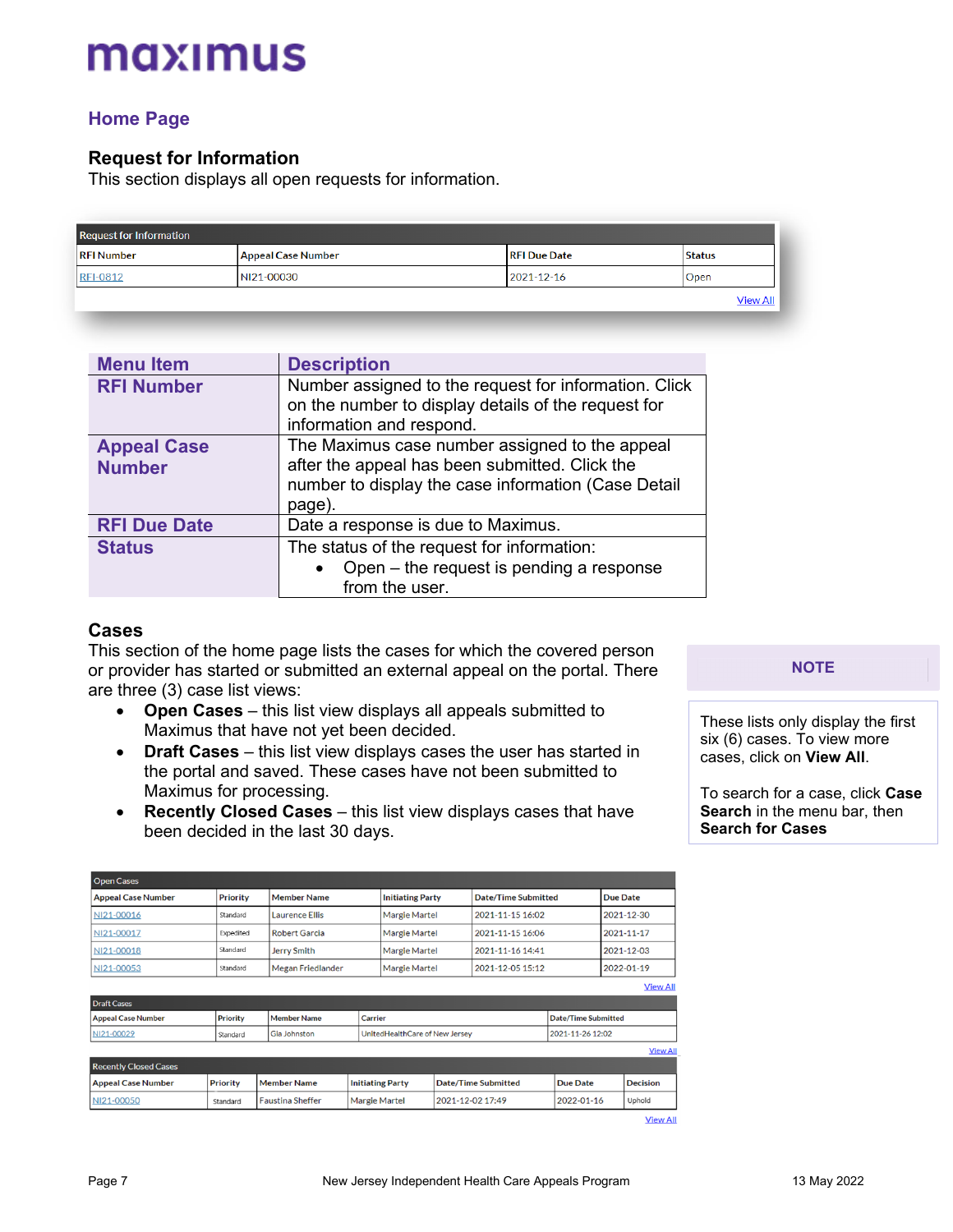The following table describes the information in the Cases section:

| <b>Menu Item</b>                           | <b>Description</b>                                                                                                                                                                                                |
|--------------------------------------------|-------------------------------------------------------------------------------------------------------------------------------------------------------------------------------------------------------------------|
| <b>Appeal Case</b><br><b>Number</b>        | The case number assigned to the appeal. Click<br>the number to display the case information (Case<br>Detail page).                                                                                                |
| <b>Priority</b>                            | Priority assigned to case:<br><b>Standard</b> – review timeframe is 45<br>calendar days.<br><b>Expedited</b> – review timeframe is 48<br>hours.                                                                   |
| <b>Member Name</b>                         | Name of covered person for whom an appeal<br>has been submitted.                                                                                                                                                  |
| <b>Initiating Party</b>                    | Name of the individual who filed the appeal.                                                                                                                                                                      |
| Date/Time<br><b>Submitted</b>              | Date and time the external appeal was submitted<br>to Maximus.<br>*Note: for draft cases this is the time the draft<br>was saved. Once the case is submitted this<br>column will reflect the submitted date/time. |
| <b>Due Date</b>                            | Date a determination in the case is due from<br>Maximus.                                                                                                                                                          |
| <b>Preliminary</b><br><b>Review Letter</b> | Section where user will acknowledge receipt of<br><b>Preliminary Review letter.</b>                                                                                                                               |
| <b>Upload File</b>                         | User can click the button to upload additional<br>documentation.                                                                                                                                                  |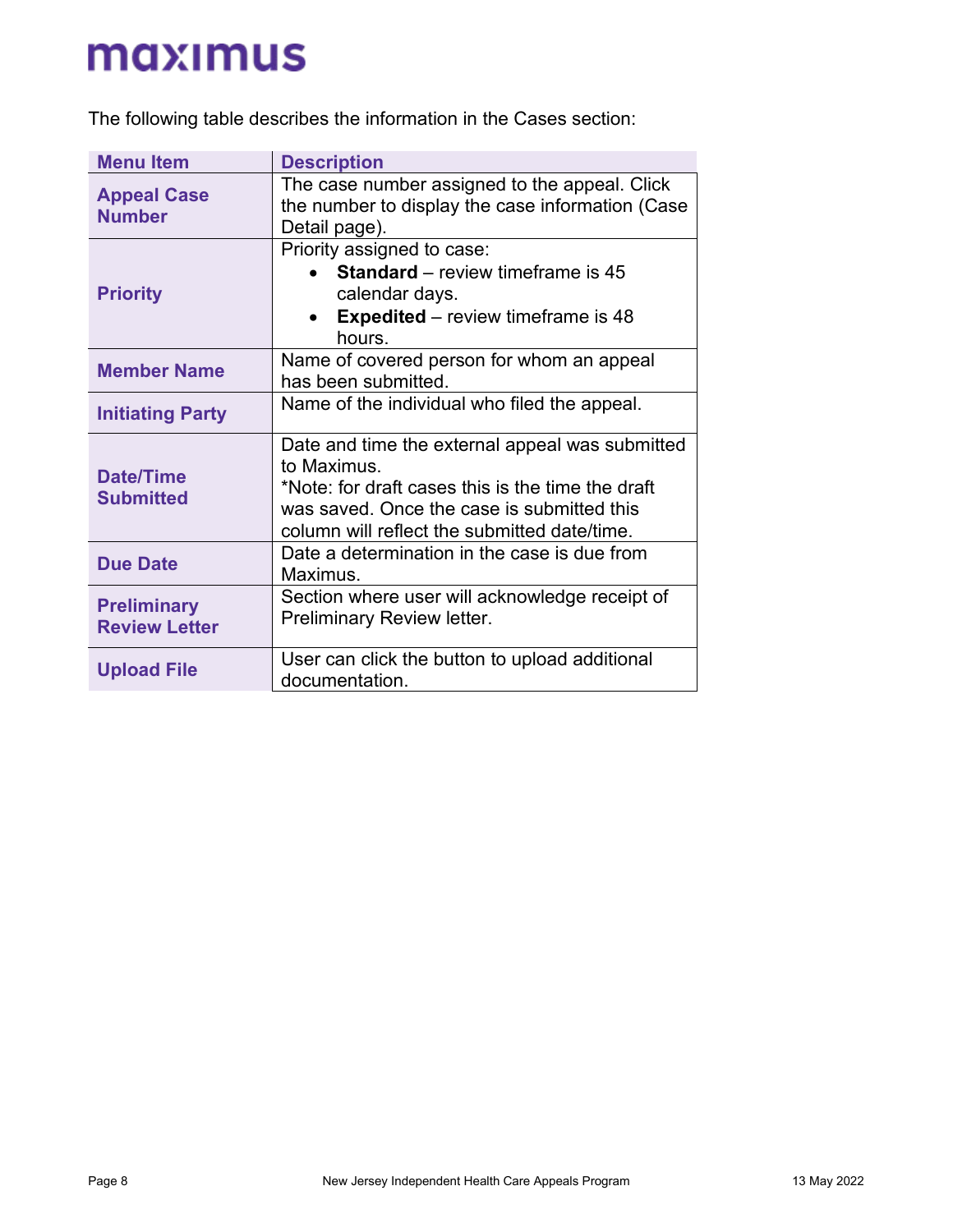## **Electronic Appeal Process**

## **Register for a Portal Account**

<span id="page-8-1"></span><span id="page-8-0"></span>To file an external appeal on the portal, each user must submit a request for registration before being granted access to the portal.

- 1. In your browser, access **[https://njihcap.maximus.com/.](https://njihcap.maximus.com/)**
- 2. On the right side of the page, click **Register.**



3. On the Registration page, from the drop-down menu select your user type: **Covered Person/Relative** or **Provider/Advocate.** 

| You are a : - | Covered Person/Relative |  |
|---------------|-------------------------|--|

**NOTE**

This is the individual who will be filing the external appeal application with Maximus or Carrier Representative.

- 4. Enter your **User information:**
	- **First Name**
	- **Middle Name: (if applicable)**
	- **Last Name**
	- **Email**
	- **Telephone Number**
- 5. Enter your **Company Information:**
	- **Company Name (Provider/Advocate or Carrier only)**
- 6. Enter your **Address Information:**
	- **Street Address**
	- **Address 2 (e.g., Suite, Apt/Unit)**
	- **City**
	- **State**
	- **Postal code**
	- **Phone**
	- **Fax (if applicable)**
- 7. Click **Submit for Registration.**
- 8. Close the browser window.

**NOTE**

**After you submit your registration**: You will receive an email to finish setting up your account.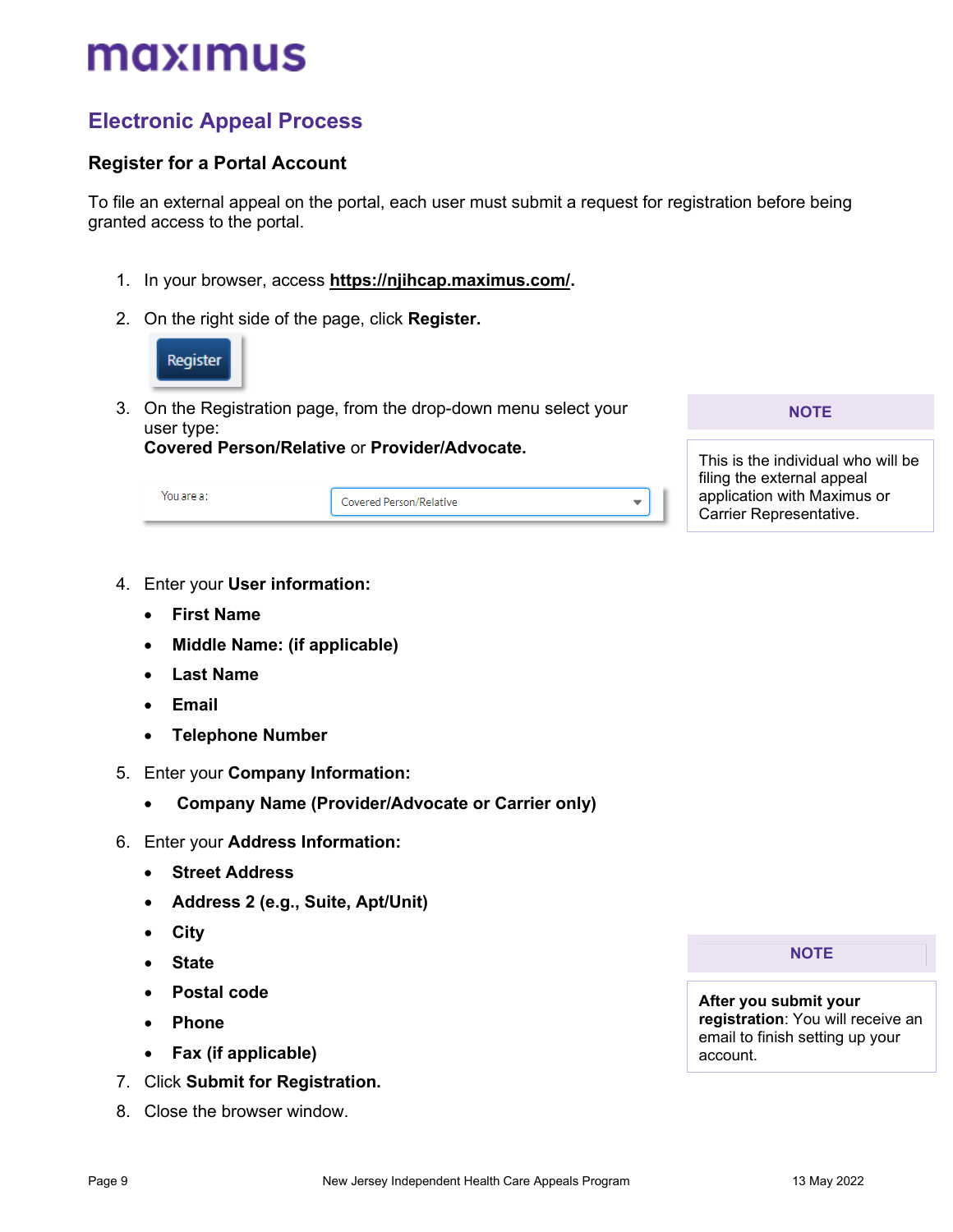### **Access the Maximus Portal for the NJ IHCAP**

- 1. In your browser, access **[https://njihcap.maximus.com/.](https://njihcap.maximus.com/)**
- <span id="page-9-0"></span>2. In the **User ID** field, type the *email address* you used to register.
- 3. In the **Password field**, type the *password* you entered when you set-up your account.
- 4. Click **Login**.
- 5. You may be asked to enter a **verification code** (sent to your email).

### **Forgot my password**

- 1. In your browser, access **[https://njihcap.maximus.com/.](https://njihcap.maximus.com/)**
- 2. Under the Login button, click **I forgot my password.**



3. Enter your username (the email you used to register for an account) and click **Forgot Password.**

| Enter the username.    |  |
|------------------------|--|
|                        |  |
| <b>Forgot Password</b> |  |
|                        |  |

4. You will receive an email to reset your password. Follow the instructions in the email.

**NOTE**

**To access the portal for the first time**, click on the link in your email and follow the prompts to enter a verification code and set up a password.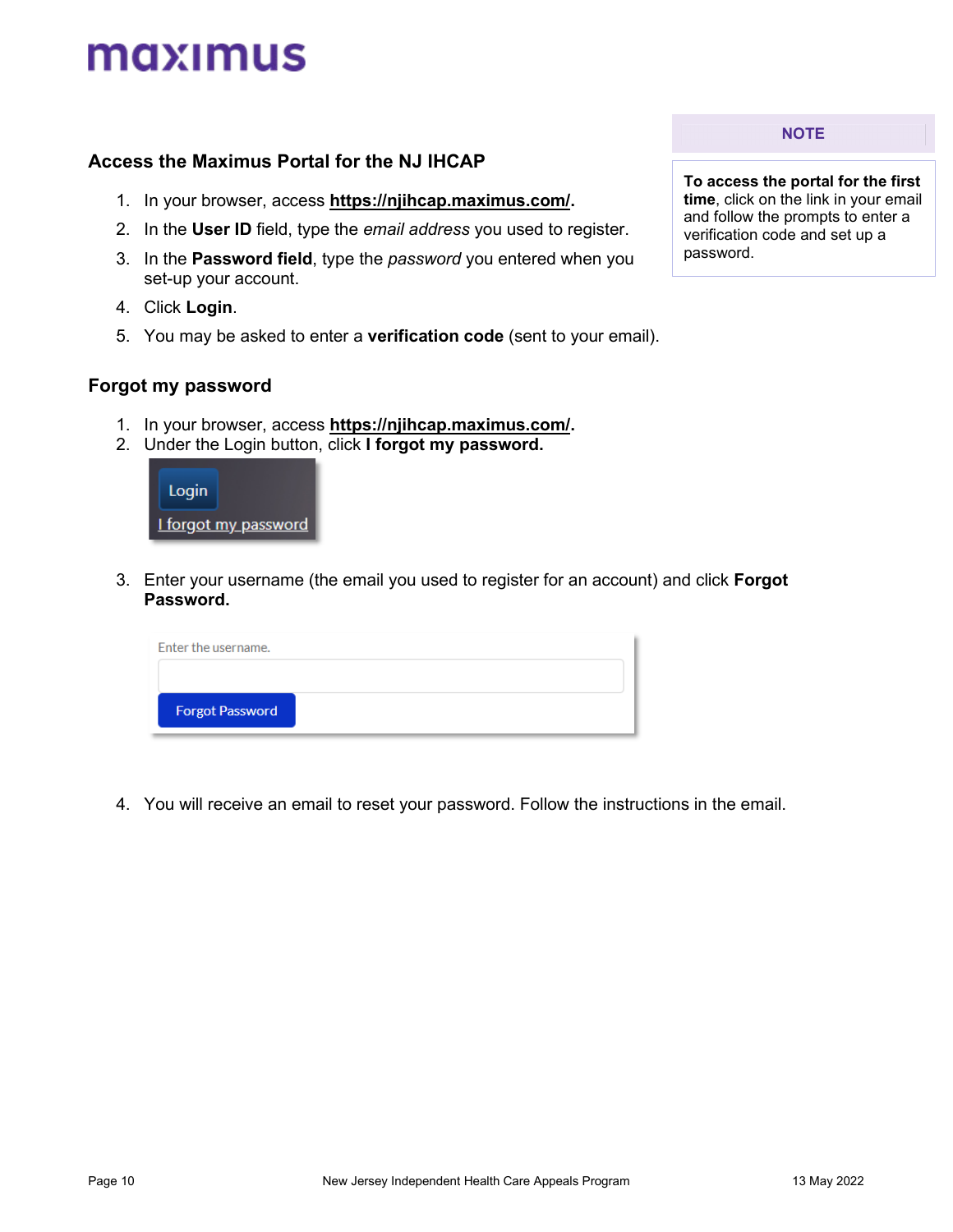## <span id="page-10-1"></span>**File an Appeal**

<span id="page-10-0"></span>You may file an external appeal if the covered person is covered by a fully-insured health plan issued in New Jersey. A request for an external appeal must typically be filed within four months of the receipt of the decision on the internal appeal from the insurance company. For more information go to [Independent Health Care Appeals Program \(nj.gov\).](https://www.nj.gov/dobi/division_insurance/managedcare/ihcap.htm)

- 1. Click the **File an Appeal** tab.
- 2. In the **Case Information** section, select the *priority* for your appeal.
- 3. In the **Member Information** section, enter the Covered Person's information
- 4. The **Initiating Party Information** section will be prepopulated by the registered user's information. Select your relationship to the covered person: **Self**, **Relative**, **Provider**, **Advocate**

| $\vee$ Initiating Party Information |                                                 |
|-------------------------------------|-------------------------------------------------|
| Filed By*                           | <b>Prov LName</b>                               |
| Relatioship to Member*              | $\bigcap$ Self<br>○Relative ●Provider ○Advocate |

- 5. In the **Insurance Information** section:
	- Click **Search for Carrier** to select your health insurance company.

Search for Carrier

- i. If your health insurance company is not listed, type *Other* into the **Carrier Name** field and complete the **Other Carrier Name**, **Address**, **City**, **State**, **Zip code** fields.
- Complete the remaining fields: **Coverage Type, Insurance ID, Policy Number**. **Employer Name** is required if you select Employer as your coverage type.
- 6. In the **Dispute Information** section, enter:
	- **Medical Record Number** (if known or leave blank)
	- **Denial Date** for your last appeal with the Health Plan
	- **Summary of your Appeal.** You may upload a letter if you need additional room to describe your appeal.

**NOTE**

**If you select Expedited Priority,**  briefly explain why your case should be expedited in the text box provided. You can upload a separate letter if you need more room.

An appeal may be expedited for the following reasons:

- Urgent or emergency care;
- An admission, availability of care or continued stay;
- Health care services for which the covered person received emergency services but has not been discharged:
- A medical condition for which the standard external review time frame would seriously jeopardize the life or health of the covered person or jeopardize the ability of the covered person to regain maximum function.

### **NOTE**

For NJ FamilyCare members **Policy Number** is not required.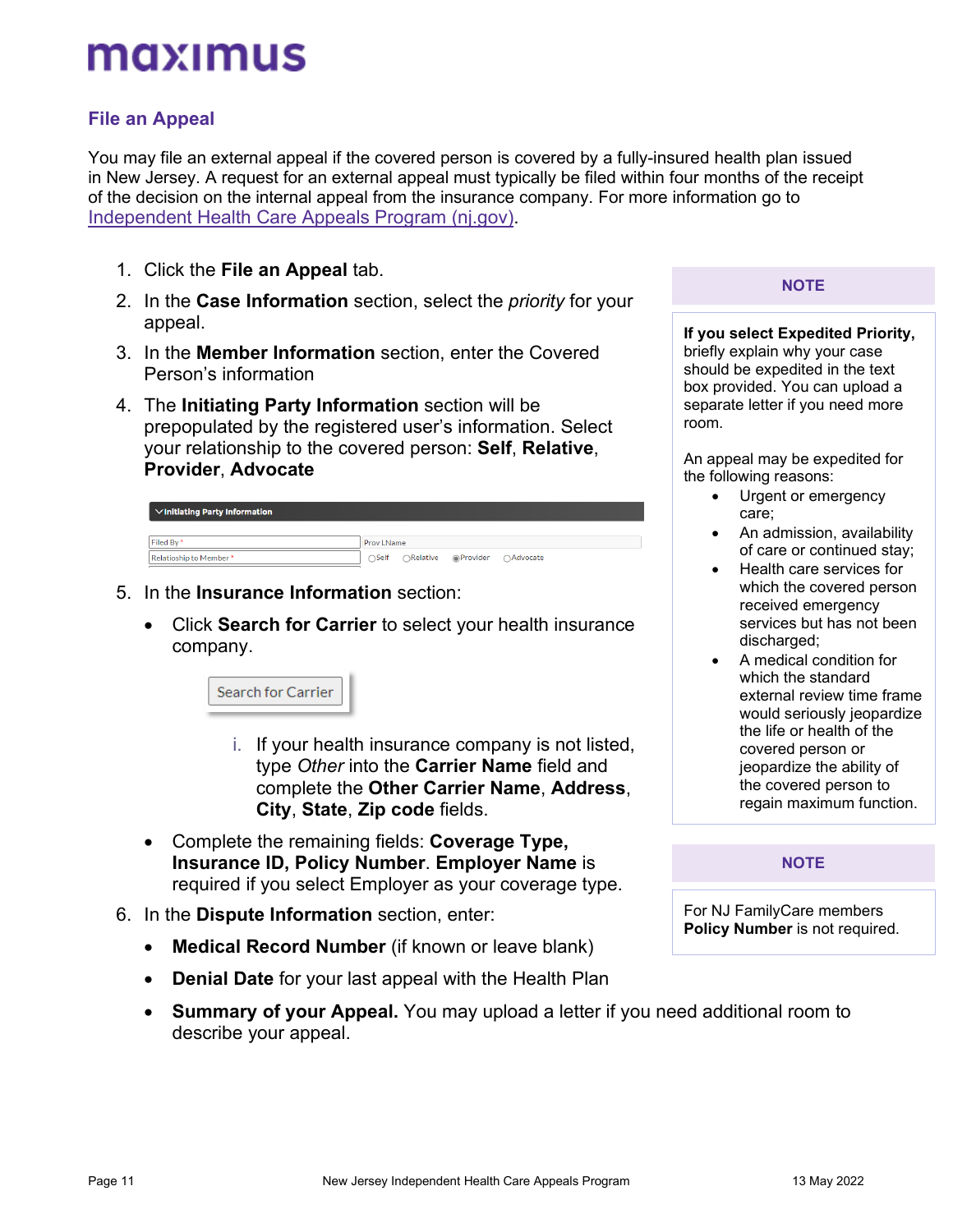- 7. In the **Documents** section, upload any files you want Maximus to review.
	- Click **Upload Files.**
	- Select a **Document Type**.
	- You may enter a description for your document.
	- Click **Save** to attach your file. Repeat the process to upload additional files.
- 8. Answer the questions in the **Checklist** section to ensure your appeal is complete and that you have provided the necessary information for Maximus to complete its preliminary review. These questions are *not* required.
- 9. Check the box for the **Attestation** and click **Submit**.
	- Click **Save** if you are not ready to submit your external appeal to save a draft version.
	- Click **Reset** if you want to erase the form and start over.

#### **NOTE**

The covered person or provider should upload the following documents:

- All information submitted to the insurance company
- Any information you want Maximus to consider
- The initial denial from your health insurance carrier
- The health insurance carrier's decision(s) on the internal appeal
- Consent to Representation in Appeals of Utilization Management Determinations and Authorization for Release of Medical Records in UM Appeals and Independent Arbitration of Claims

### **NOTE**

If you are idle for more than 15 minutes, you will get a warning that your session is about to log out.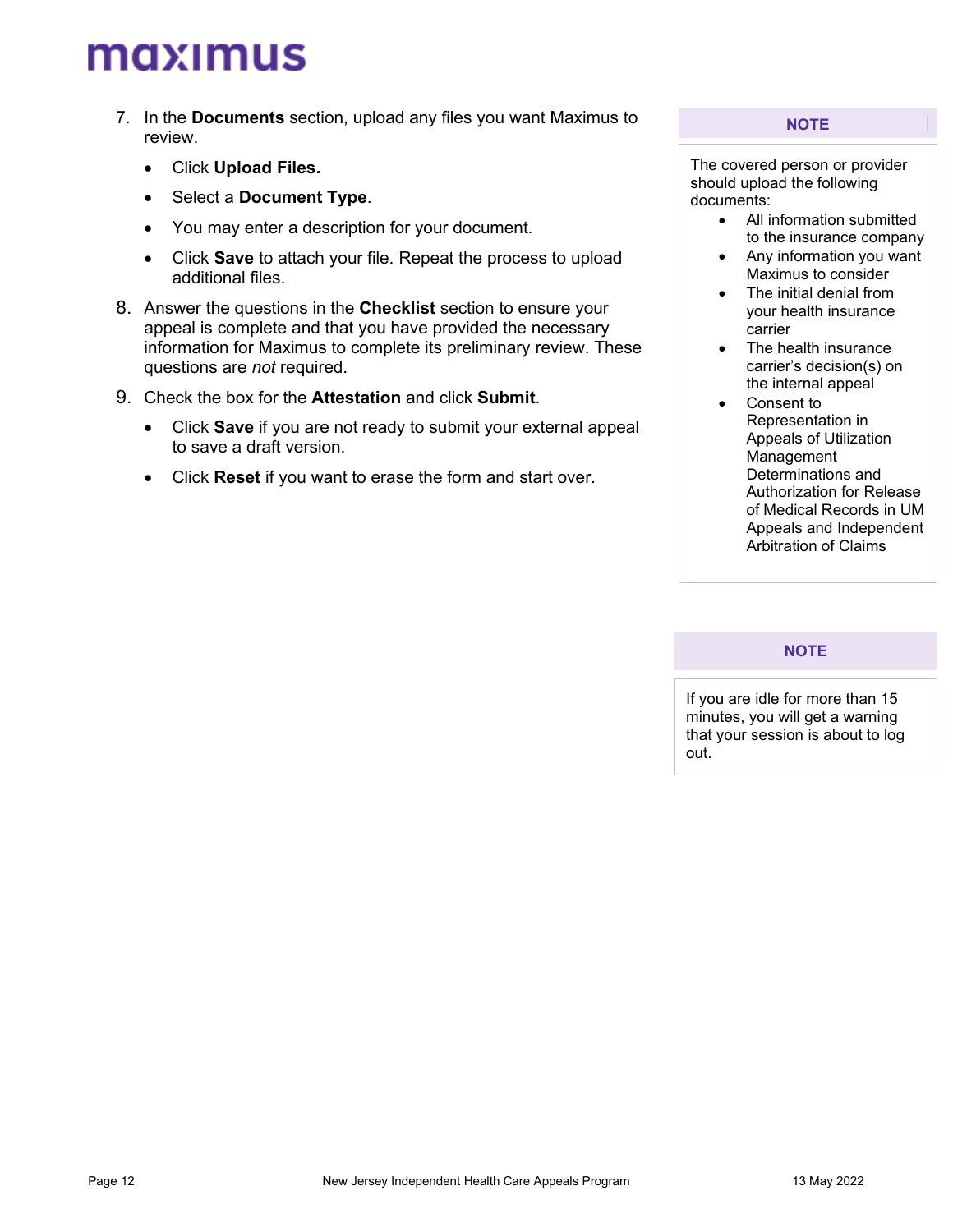## **Case Search**

### **View Case Details**

<span id="page-12-0"></span>To view the details of a submitted appeal, you can click on the Appeal Case Number link on the home page or perform a case search.

- 1. On the home page, click the case number link in the **Appeal Case Number** column**.**
- 2. A new page opens, **Case Details.**
- 3. You can review the information submitted with the appeal and download documents.

On the **Case Search** page, users can search for specific cases by providing search criteria. A covered person/provider will only be able to search for cases for which the covered person/provider has submitted an external appeal request.

- 1. Click the **Case Search** tab.
- 2. Click the **Search for Cases** button.



- 3. Complete the field(s) on which to base the search.
- 4. Click **Search**.
- 5. In the **Appeal Case Number** column, click the case number link. The **Case Details** page is displayed.

| <b>Case Details</b>                                                    |                |                                 | Help             |
|------------------------------------------------------------------------|----------------|---------------------------------|------------------|
|                                                                        |                |                                 | Search for Cases |
| $\vee$ Case Summary                                                    |                |                                 |                  |
| Appeal Case Number: NI21-00016<br>Case Decision:<br>Priority: Standard | Decision Date: | Case Submitted Date: 11/15/2021 |                  |
| > Dispute Information                                                  |                |                                 |                  |
| > Member Information                                                   |                |                                 |                  |
| > Initiating Party Information                                         |                |                                 |                  |
| > Insurance Information                                                |                |                                 |                  |
| >Documents                                                             |                |                                 |                  |
|                                                                        |                |                                 |                  |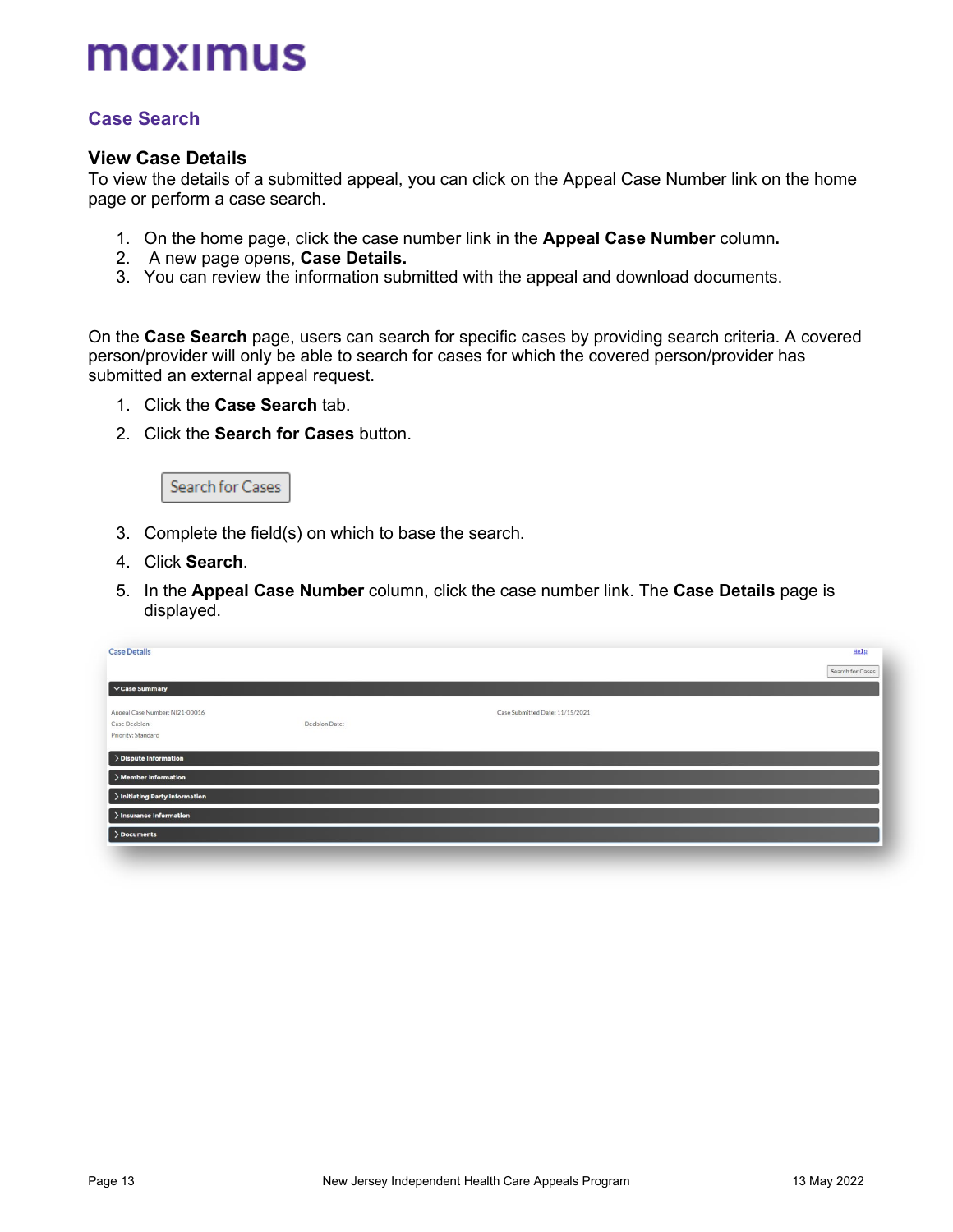## **Case Decisions**

Once a determination has been made on your case, you will receive an email.

You can retrieve the letter (e.g., preliminary review letter, determination letter) from the **Documents** section on the Case Details page.

## **Case Details** Help Search for Cases > Case Summary > Dispute Information > Member Information > Initiating Party Information > Insurance Information  $\vee$ Documents List of Uploaded Document(s)

|                           |                      | Attach $\vee$ Type $\vee$ Descrip $\vee$ Upload $\vee$ Create $\vee$ |              |   |
|---------------------------|----------------------|----------------------------------------------------------------------|--------------|---|
| NJ prelim<br>accepted.doc | Acceptance<br>Letter | Preliminary<br>Review Letter                                         | Nov 15, 2021 | 医 |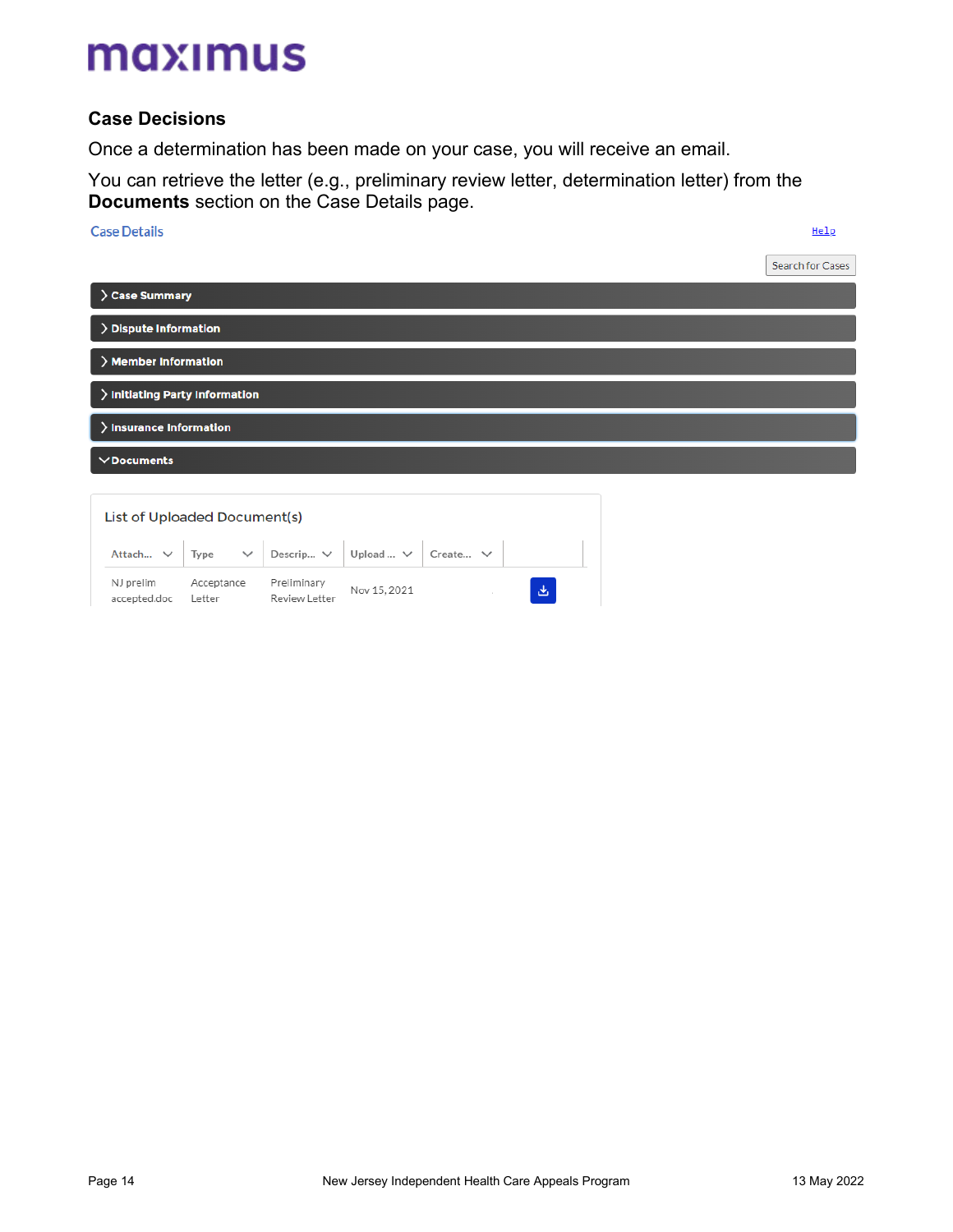## <span id="page-14-1"></span>**View Request for Information**

If Maximus needs additional information or there is missing information on your case, we will issue a request for information via the portal. You'll receive an email notification.

<span id="page-14-0"></span>You may access requests for information from the home page or the **View Request for Information** page.

On the **View Request for Information** page, the requests for information are sorted into three list views:

- My Open Tasks open requests for information.
- My Overdue Tasks overdue requests for information.
- Recently Viewed requests for information you recently viewed.

To view the details of the request for information:

1. Click the *RFI number link* in the **RFI Number** column for the case you wish to view.

|                                | Request for Information<br><b>My Open Tasks</b> $\bullet$ <sup>7</sup><br>$\blacktriangledown$ |              |
|--------------------------------|------------------------------------------------------------------------------------------------|--------------|
| <b>Request for Information</b> |                                                                                                |              |
| <b>RFI Number</b>              | 2 items . Sorted by RFI . Filtered by All request for information - Status                     |              |
| <b>RFI-0804</b>                | RFI <sup>1</sup>                                                                               | $\checkmark$ |
| <b>RFI-0809</b>                |                                                                                                |              |
|                                | <b>RFI-0804</b>                                                                                |              |
|                                | <b>RFI-0809</b><br>2                                                                           |              |

- 2. The RFI details are displayed.
- 3. Respond to the request and if applicable upload documents. You may upload multiple files. If you are unable to upload a file, contact Maximus at (888) 866-6205 or stateappealseast@maximus.com for assistance. Do NOT send protected health information (PHI) via email.
- 4. Click **Submit** to submit your response to Maximus.
- 5. Click **Close** to exit this page without submitting a response.

k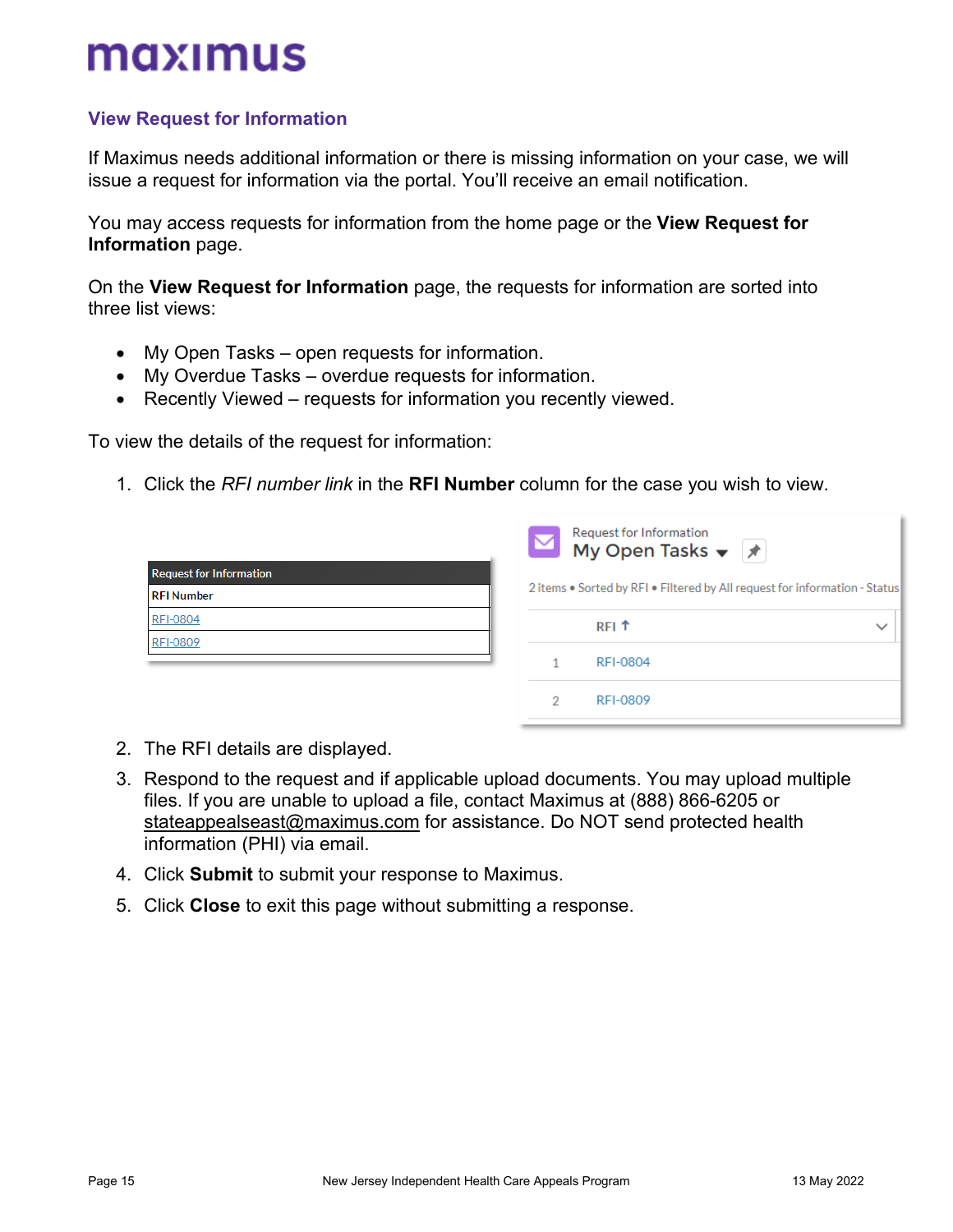## **Upload Documents**

There are three ways to upload documents for a case:

- While [filing an appeal,](#page-10-1) in the Documents section of the online application.
- <span id="page-15-0"></span>• In response to a Request [for Information.](#page-14-1)
- The **Upload Document** button on the main home page [\(https://njihcap.maximus.com\)](https://njihcap.maximus.com/).
	- 1. Navigate to the Maximus Portal for NJ IHCAP main home page [\(https://njihcap.maximus.com\)](https://njihcap.maximus.com/)
	- 2. Click on the **Upload Document** button

| Click the button below if you want to upload a document on<br>behalf of the covered person. |                 |  |
|---------------------------------------------------------------------------------------------|-----------------|--|
|                                                                                             | Upload Document |  |

- 3. Enter the **Maximus Case Number**.
- 4. Enter either the **Member's Date of Birth** or the **First 3 letters for the Member's last name**.
- 5. Enter the name of the individual who is uploading the document.
- 6. Select a **Document Type**.
- 7. Click **Choose File** and browse to select the file you wish to upload.
- 8. Click **Submit**.
- 9. Repeat the steps above to upload additional documents.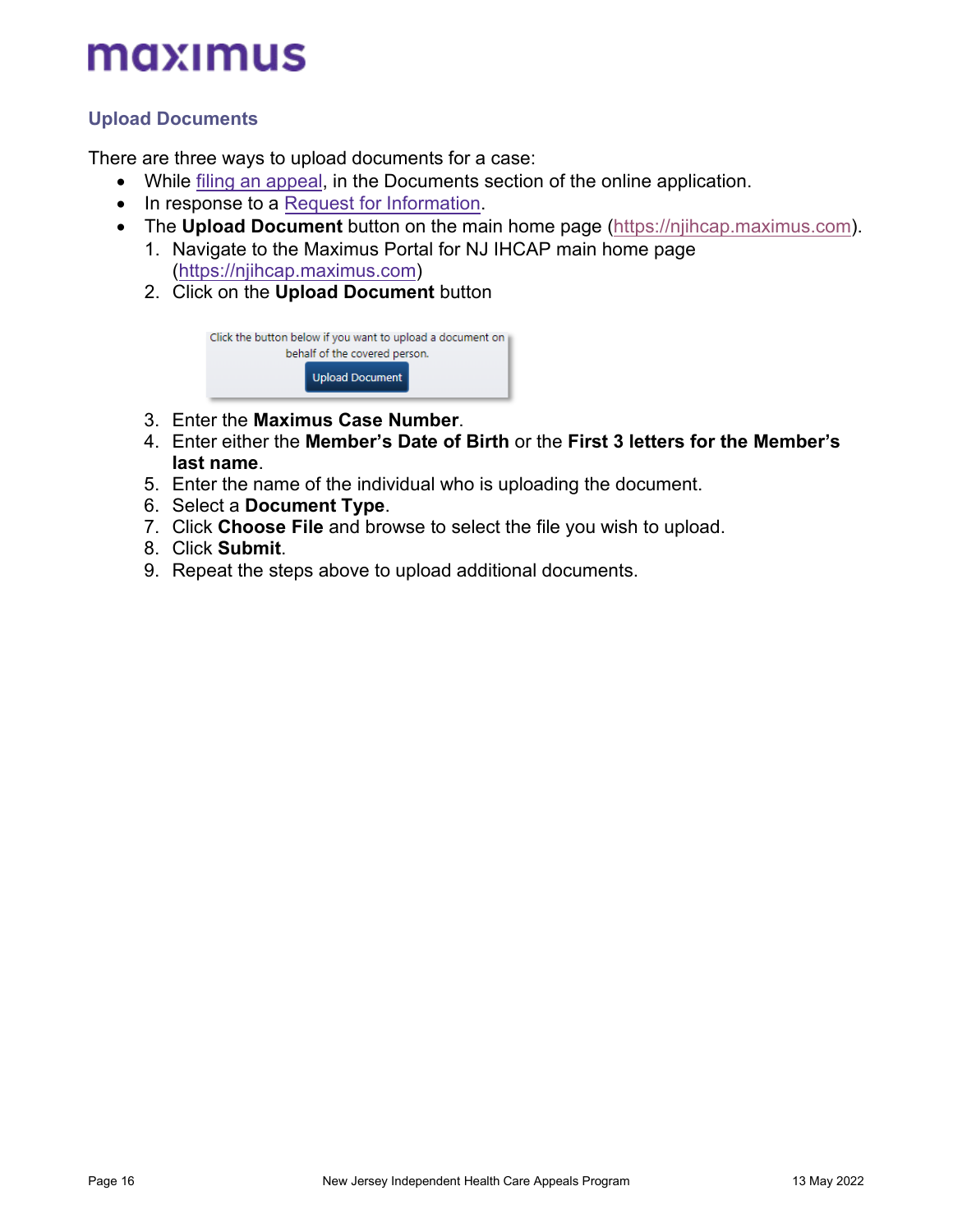## **External Appeal Application Forms**

<span id="page-16-0"></span>If you are unable to complete and submit your external appeal application electronically via the Maximus Portal, you may complete one of the forms below and submit the application by:

Mail: Maximus Attn: State Appeals/NJ IHCAP 3750 Monroe Avenue, Suite 705 Pittsford, NY 14534

Fax: (585) 425-5296

For help completing the application call: **1-888-866-6205**

### **External Appeal Application Forms**

- [External Appeal Application:](#page-17-0) select this form if you have individual coverage or employerbased health insurance
- [External Appeal Application –](#page-23-0) Medicaid: select this form if you have insurance coverage by NJ FamilyCare (Medicaid)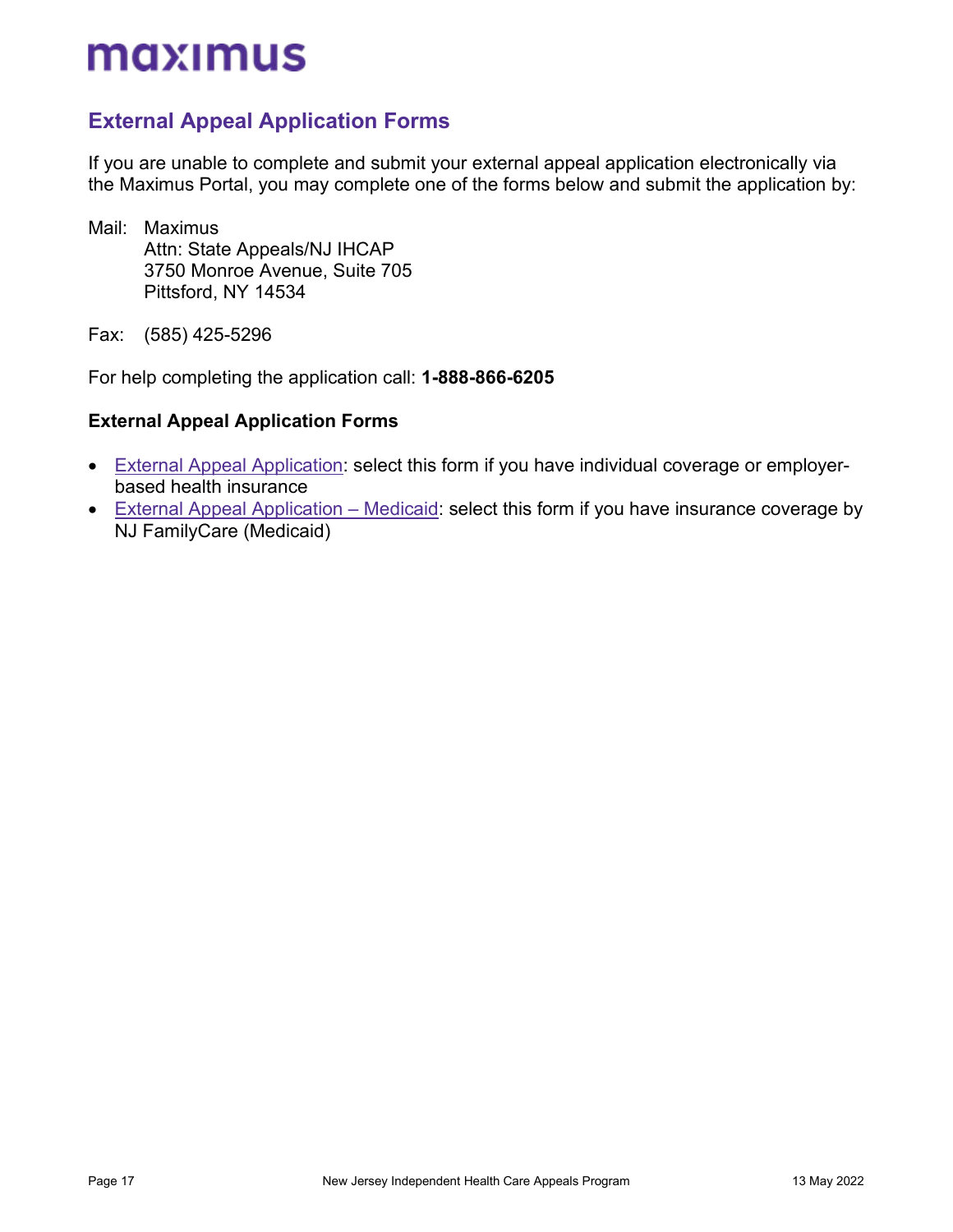<span id="page-17-0"></span>

**New Jersey Department of Banking and Insurance The Independent Health Care Appeals Program**

## **EXTERNAL APPEAL APPLICATION**

**To submit your application electronically**, please register on the Maximus Portal (https://njihcap.maximus.com).

To submit application by mail:

To fax application:

Maximus Attn: State Appeals/NJ IHCAP 3750 Monroe Avenue, Suite 705 Pittsford, NY 14534

(585) 425-5296

Call **1-888-866-6205** for help completing the application.

 **Do not send original documents with this appeal**.

| Section I. INFORMATION ON COVERED PERSON (Person who was denied the Services)                                                                                                                                  |                                                      |        |            |                 |
|----------------------------------------------------------------------------------------------------------------------------------------------------------------------------------------------------------------|------------------------------------------------------|--------|------------|-----------------|
| <b>First and Last Name:</b>                                                                                                                                                                                    |                                                      |        | Birthdate: |                 |
| <b>Address: Street</b>                                                                                                                                                                                         |                                                      |        |            |                 |
| Apt or Suite #:                                                                                                                                                                                                | City:                                                | State: |            | Zip Code:       |
| Daytime telephone:                                                                                                                                                                                             |                                                      |        |            | E-mail address: |
|                                                                                                                                                                                                                | Section II. INSURANCE INFORMATION FOR COVERED PERSON |        |            |                 |
| Insurance Company or HMO:                                                                                                                                                                                      |                                                      |        |            |                 |
| Policy Number:<br><b>ID Number</b>                                                                                                                                                                             |                                                      |        |            |                 |
| Note: Do not send Medicare appeals or appeals involving Self-Funded Plans. You must be covered<br>by a fully insured plan issued in New Jersey or covered by NJ Family Care (Medicaid) to file this<br>appeal. |                                                      |        |            |                 |
| Coverage is $\Box$ Individual Coverage<br>Employer Name of employer<br><b>NJ FamilyCare</b>                                                                                                                    |                                                      |        |            |                 |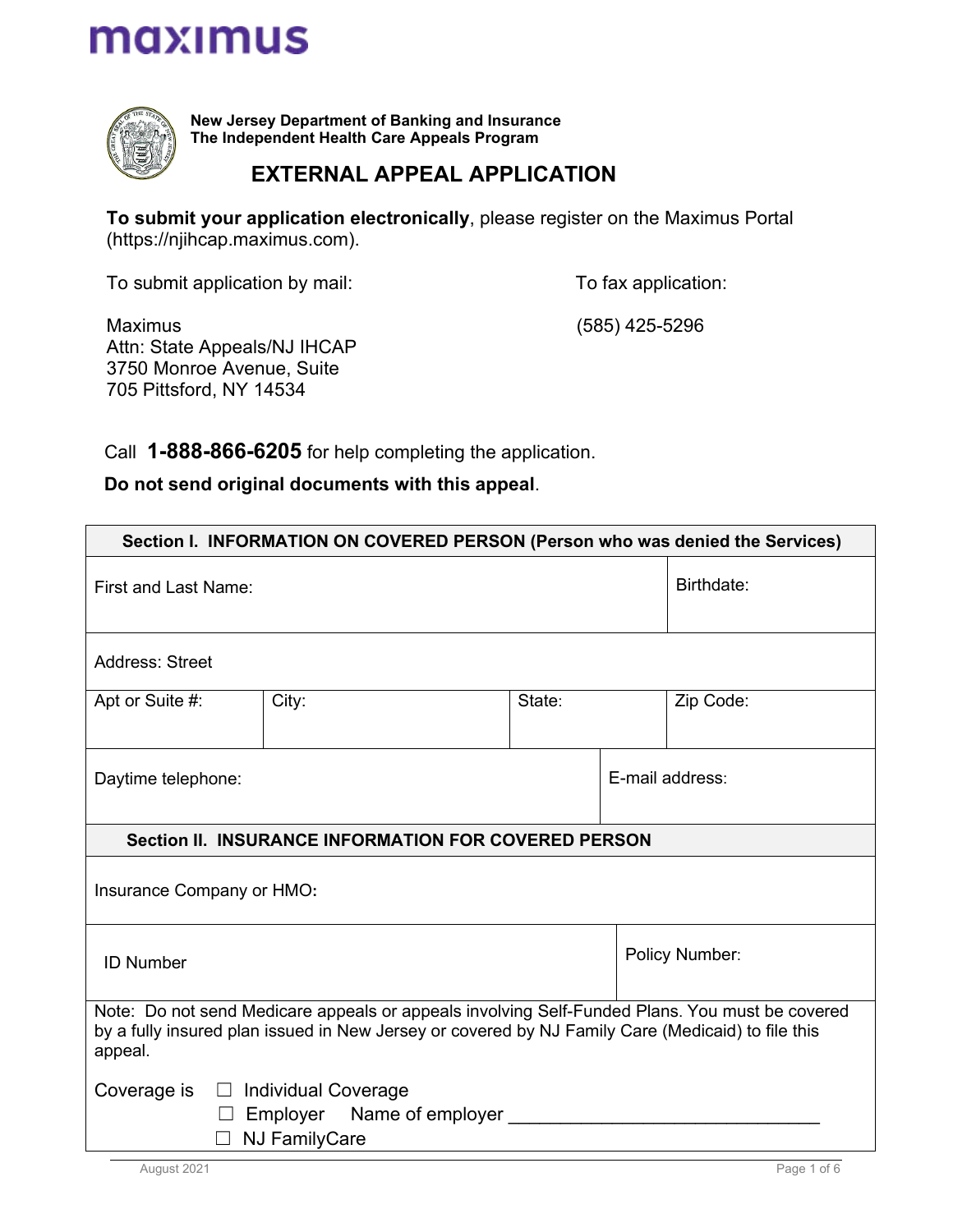| Section III. TO BE COMPLETED BY PERSON FILING THE APPEAL                                                                                                                                                                                                                                                                                               |                                                                   |               |
|--------------------------------------------------------------------------------------------------------------------------------------------------------------------------------------------------------------------------------------------------------------------------------------------------------------------------------------------------------|-------------------------------------------------------------------|---------------|
|                                                                                                                                                                                                                                                                                                                                                        |                                                                   |               |
| Name of person filing the appeal: <b>container and the set of person filing the appeal: Name is a set of person filing the appeal:</b>                                                                                                                                                                                                                 |                                                                   |               |
| Relationship to the covered person: $\Box$ Self $\Box$ Relative $\Box$ Provider $\Box$ Advocate                                                                                                                                                                                                                                                        |                                                                   |               |
| If you are a relative, provider or advocate, please provide your contact information.                                                                                                                                                                                                                                                                  |                                                                   |               |
| Daytime telephone: _______________________________ E-mail address: ____________________                                                                                                                                                                                                                                                                |                                                                   |               |
|                                                                                                                                                                                                                                                                                                                                                        |                                                                   |               |
|                                                                                                                                                                                                                                                                                                                                                        |                                                                   |               |
| Medical Record #: New York 2014 19:00 AM AND THE CONTROL CONTROL CONTROL CONTROL CONTROL CONTROL CONTROL CONTROL CONTROL CONTROL CONTROL CONTROL CONTROL CONTROL CONTROL CONTROL CONTROL CONTROL CONTROL CONTROL CONTROL CONTR                                                                                                                         |                                                                   |               |
| <b>Section IV. SIGNATURE</b>                                                                                                                                                                                                                                                                                                                           |                                                                   |               |
| A. Sign this section if you are filing the appeal yourself or are a relative.                                                                                                                                                                                                                                                                          |                                                                   |               |
|                                                                                                                                                                                                                                                                                                                                                        | <b>CONSENT FOR EXTERNAL REVIEW AND RELEASE OF MEDICAL RECORDS</b> |               |
| I understand that a copy of this form and any enclosures may be sent to the Independent Utilization Review<br>Organization (IURO) and the Carrier named in the appeal. I authorize the release of any medical and/or<br>administrative records pertinent to this appeal to the IURO selected by the New Jersey Department of Banking<br>and Insurance. |                                                                   |               |
| Signature of Covered Person (Covered person must be 18 years or older)                                                                                                                                                                                                                                                                                 |                                                                   | Date          |
| Signature of Parent or Relative                                                                                                                                                                                                                                                                                                                        | Relationship                                                      | Date          |
| B. Sign this section if you are a provider or advocate filing the appeal on behalf of<br>the covered person                                                                                                                                                                                                                                            |                                                                   |               |
|                                                                                                                                                                                                                                                                                                                                                        | <b>CONSENT FOR EXTERNAL REVIEW AND RELEASE OF MEDICAL RECORDS</b> |               |
| I am filing as a provider or advocate, acting on behalf of a covered person with the covered person's<br>consent. To my knowledge and belief, I am authorized to file this application for appeal and to release any<br>pertinent medical and/or administrative records to the IURO.                                                                   |                                                                   |               |
| Signature of Provider or Advocate                                                                                                                                                                                                                                                                                                                      |                                                                   | Date          |
| Is a signed Consent form included with the application?                                                                                                                                                                                                                                                                                                | $\Box$ YES                                                        | $\square$ *NO |
| * The appeal cannot be processed until the consent form is received by the IURO. A copy of<br>the consent form is included with this application.                                                                                                                                                                                                      |                                                                   |               |
| August 2021                                                                                                                                                                                                                                                                                                                                            |                                                                   | Page 2 of 6   |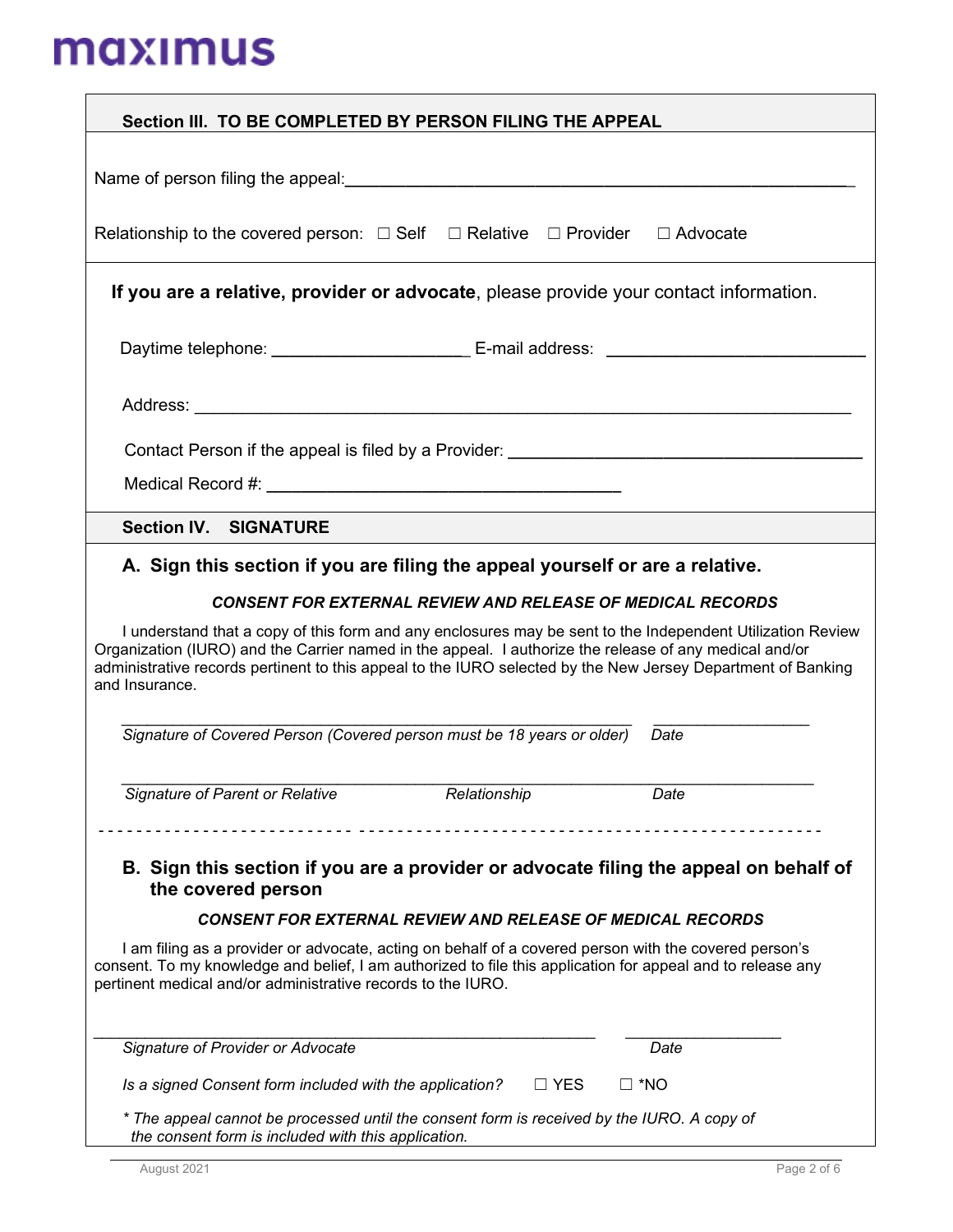## **V. SUMMARY OF APPEAL**

Describe the services denied by your carrier and the reason you believe the carrier's decision was not correct. Attach a copy of the stage 1 and/or stage 2 written denial, if available.

**Do not send original documents with this appeal**.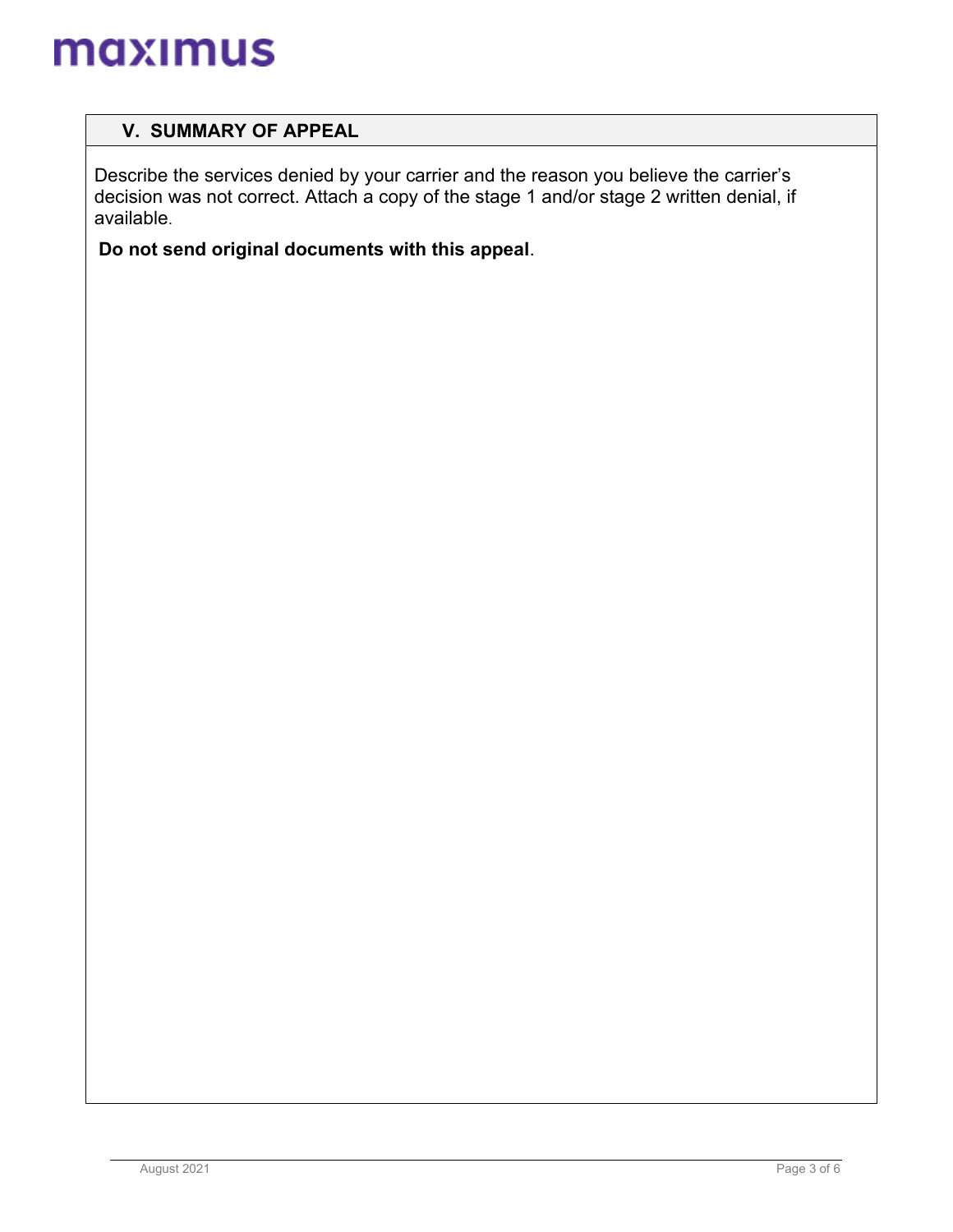### **EXTERNAL APPEAL APPLICATION INSTRUCTIONS**

 Has your health plan denied your request for covered medical services or treatment ? You may be eligible to use the Independent Health Care Appeals Process (IHCAP) administered by the New Jersey Department of Banking and Insurance.

### **You can apply for an External Appeal through the IHCAP if you meet the following criteria**:

- $\triangleright$  Your Health Plan denied, limited, or delayed a covered treatment, prescription, or service because the Health Plan determines it is not medically necessary or is experimental or investigational.
- $\triangleright$  You completed your Health Plan's internal appeal process or could not complete the internal appeal process for one of the following reasons:
	- Your Health Plan waived the internal appeal;
	- Your Health Plan did not comply with the internal appeal requirements; or
	- You are requesting an expedited internal appeal and an external appeal at the same time.
- $\triangleright$  Your health insurance coverage is through a fully-insured plan issued in New Jersey or NJ FamilyCare/Medicaid . If you are uncertain about your coverage, please look at the member ID card to confirm that it clearly states "Fully-Insured." If you are covered by Medicare or by Self-funded plans or by insured plans issued outside of New Jersey, your application for external appeal may not be eligible.

### **How to apply for an External Appeal by mail**:

- 1. Complete the External Appeal Application. You can give permission to another person to file the appeal for you. If this person is a health care provider or an advocate, he or she should include a signed and dated Consent to Representation in Appeals of Utilization Management Determinations and Authorizations for Release of Medical Records in UM Appeals and Independent Arbitration of Claims with the external appeal.
- 2. Sign and date the form.
- 3. Include a copy of the stage 1 and/or stage 2 written decision from the carrier, if available.
- 4. Submit the application to Maximus by mail or by e-mail. Expedited appeals can be faxed to Maximus at (585) 425-5296. You can also file your appeal electronically at https://njihcap.maximus.com.
- 5. **DO NOT SEND ORIGINAL DOCUMENTS TO MAXIMUS.** If the appeal is accepted for review, you will receive a letter from Maximus with instructions on how to submit additional information, if you would like.

**NOTE:** A \$25.00 filing fee may be billed to the applicant. If billed, send payment in the form of a check or money order made payable to "New Jersey Department of Banking and Insurance". Do not send cash.

This fee is waived if you submit evidence of participation in one of the following: Pharmaceutical Assistance to the Aged and Disabled (PAAD), Medicaid NJ Family Care, General Assistance, SSI, or New Jersey Unemployment Assistance.

For help completing the application, please call Maximus. Our toll free number is **1-888-866-6205**.

Please see [www.state.nj.us/dobi/division\\_insurance/managedcare/umappeal.htm](http://www.state.nj.us/dobi/division_insurance/managedcare/umappeal.htm) for a full explanation of the carrier's internal utilization management appeal process and the external appeal process.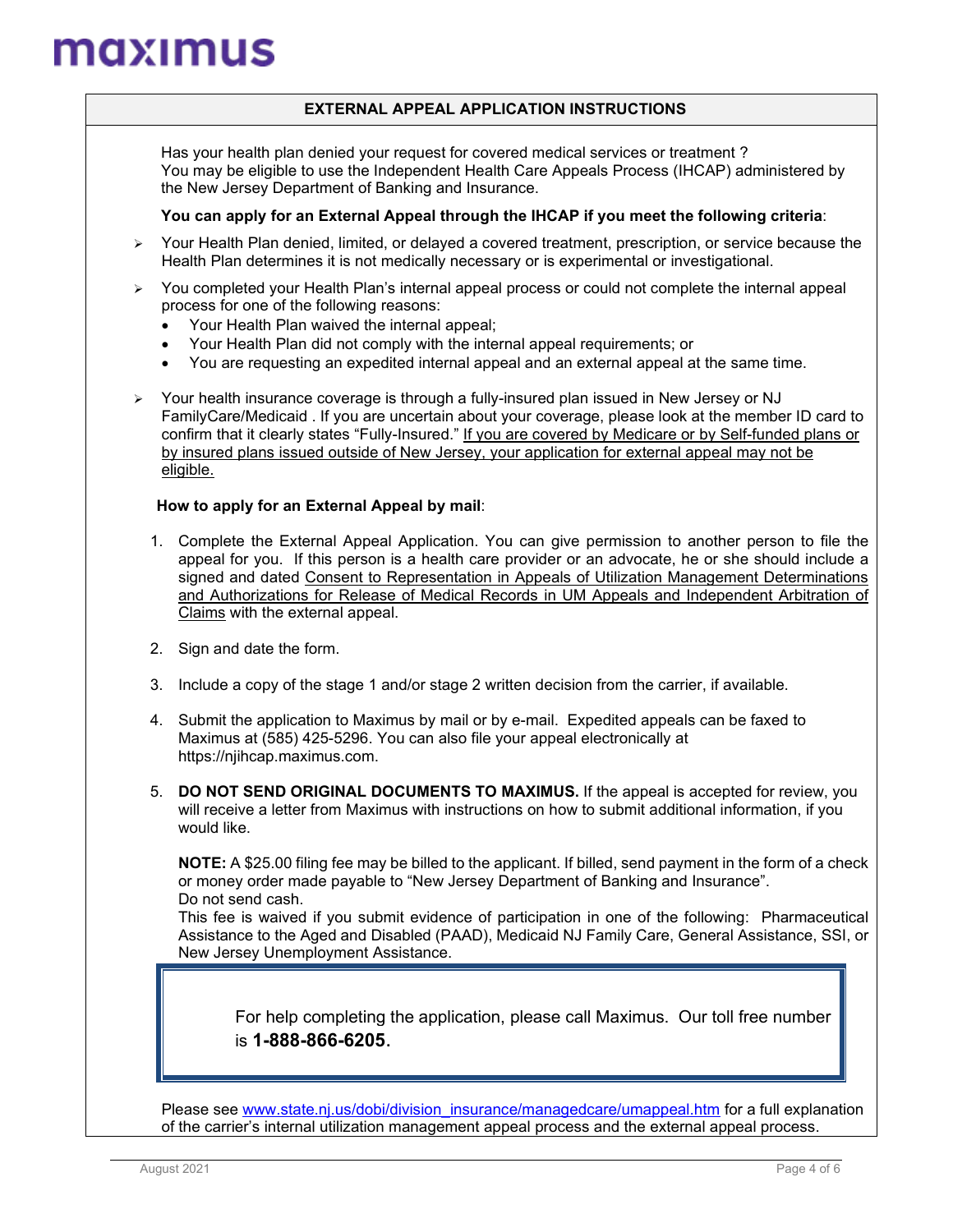

### **New Jersey Department of Banking and Insurance**

### **CONSENT TO REPRESENTATION IN APPEALS OF UTILIZATION MANAGEMENT DETERMINATIONS AND AUTHORIZATION FOR RELEASE OF MEDICAL RECORDS IN UM APPEALS AND INDEPENDENT ARBITRATION OF CLAIMS**

#### **APPEALS OF UTILIZATION MANAGEMENT DETERMINATIONS**

You have the right to ask your insurer, HMO or other company providing your health benefits (carrier) to change its utilization management (UM) decision if the carrier determines that a service or treatment covered under your health benefits plan is or was not medically necessary.\* This is called a UM appeal. You also have the right to allow a doctor, hospital or other health care provider to make a UM appeal for you.

There are three appeal stages if you are covered under a health benefits plan issued in New Jersey. Stage 1: the carrier reviews your case using a different health care professional from the one who first reviewed your case. Stage 2: the carrier reviews your case using a panel that includes medical professionals trained in cases like yours. Stage 3: your case will be reviewed through the Independent Health Care Appeals Program of the New Jersey Department of Banking and Insurance (DOBI) using an Independent Utilization Review Organization (IURO) that contracts with medical professionals whose practices include cases like yours. The health care provider is required to attempt to send you a letter telling you it intends to file an appeal before filing at each stage.

At Stage 3, the health care provider will share your personal and medical information with DOBI, the IURO, and the IURO's contracted medical professionals. Everyone is required by law to keep your information confidential. DOBI must report data about IURO decisions, but no personal information is ever included in these reports.

You have the right to cancel (revoke) your consent at any time. Your financial obligation, IF ANY, does not change because you choose to give consent to representation, or later revoke your consent. Your consent to representation and release of information for appeal of a UM determination will end 24 months after the date you sign the consent. **INDEPENDENT ARBITRATION OF CLAIMS**

Your health care provider has the right to take certain claims to an independent claims arbitration process through the DOBI. To arbitrate the claim(s), the health care provider may share some of your personal and medical information with the DOBI, the arbitration organization, and the arbitration professional(s). Everyone is required to keep your information confidential. The DOBI reports data about the arbitration outcomes, but no personal information will be in the reports. Your consent to the release of information for the arbitration process will end 24 months after the date you sign the consent.

#### **CONSENT TO REPRESENTATION IN UM APPEALS AND AUTHORIZATION TO RELEASE OF INFORMATION IN UM APPEALS AND ARBITRATION OF CLAIMS**

|   | PRINT NAME        |            | , by marking $\boxed{\sqrt}$ (or $\boxed{\mathsf{x}}$ ) and signing below, agree to:                                                                                                                                                       |
|---|-------------------|------------|--------------------------------------------------------------------------------------------------------------------------------------------------------------------------------------------------------------------------------------------|
| □ | representation by | PRINT NAME | in an appeal of an adverse UM determination as                                                                                                                                                                                             |
|   |                   |            | allowed by N.J.S.A. 26:2S-11, and release of personal health information to DOBI, its contractors for the Independent                                                                                                                      |
|   |                   |            | Health Care Appeals Program, and independent contractors reviewing the appeal. My consent to representation and<br>authorization of release of information expires in 24 months, but I may revoke both sooner.                             |
|   |                   |            |                                                                                                                                                                                                                                            |
|   |                   |            | release of personal health information to DOBI, its contractors for the Independent Claims Arbitration Program, and<br>any independent contractors that may be required to perform the arbitration process. My authorization of release of |

any independent contractors that may be required to perform the arbitration process. My authorization of release of information for purposes of claims arbitration will expire in 24 months.

Signature: \_ Ins. ID#\_\_\_\_\_\_\_\_\_\_\_\_\_\_\_\_\_ Date:\_\_\_\_\_\_\_\_\_\_\_\_\_\_

Relationship to Patient: □ I am the Patient □ I am the Personal Representative (provide contact information on back)

\* If the patient is a minor, or unable to read and complete this form due to mental or physical incapacity, a personal representative of the patient may complete the form.

#### **Health Care Provider: The Patient or his or her Personal Representative MUST receive a copy of this document AFTER it has been completed, signed and dated.**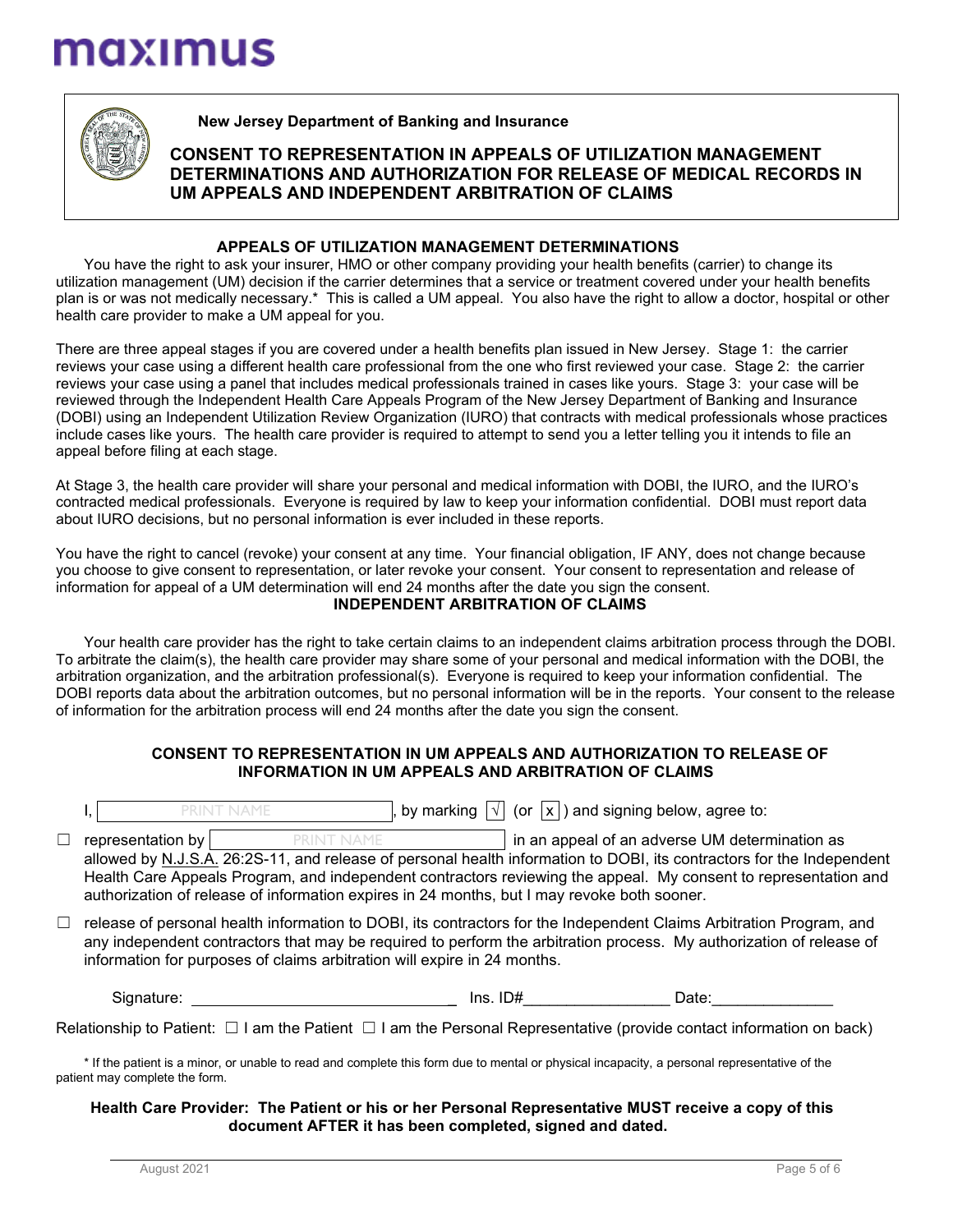

### **New Jersey Department of Banking and Insurance**

### **NOTICE OF REVOCATION OF CONSENT TO REPRESENTATION IN APPEALS OF UTILIZATION MANAGEMENT DETERMINATIONS AND OF AUTHORIZATION TO RELEASE OF MEDICAL RECORDS**

You may, at any time, revoke the consent you gave allowing a health care provider to represent you in an appeal of a UM determination and allowing the release of your medical records to the DOBI, the IURO and medical professionals that contract with the IURO. You may use this form to revoke your consent, or you may submit some other written evidence of your intent to revoke consent, if you prefer. Either way, if you have not yet received a Stage 2 UM determination from the carrier, send the written and signed revocation to the carrier at the address indicated in the carrier's written notice to you regarding the carrier's initial UM determination. If you have received a Stage 2 UM determination, then your revocation should be sent to:

> Maximus Attn: NJ IHCAP 3750 Monroe Avenue, Suite 705 Pittsford, NY 14534

OR electronically: https://njihcap.maximus.com OR by fax to: (585) 425-5296

You may also want to send a copy of your notice of revocation to the health care provider.

If your case has been assigned to another IURO, please send your revocation to that IURO.

### **ONLY COMPLETE AND SEND THIS IN WHEN AND IF YOU WISH TO REVOKE YOUR CONSENT!**

### **REVOCATION OF CONSENT TO REPRESENTATION AND RELEASE OF MEDICAL RECORDS IN UM DETERMINATION APPEALS**

 $\Box$  I hereby revoke my consent to representation by and my and my authorization to the release of medical information in an appeal of an adverse UM determination. I understand that by revoking consent, the UM appeal may not be pursued further by my health care provider. I understand that this revocation may occur after my personal and medical information has already been shared with the DOBI, the IUROs and medical professionals with whom the IUROs contract, but that no further distribution of records in this matter will occur based on my authorization, and that all of my medical and personal information is required to be maintained as confidential by all parties.

| Signature: | . ≠ט<br>Ins. | Date: |
|------------|--------------|-------|
|            |              |       |

| Relationship to Patient: $\Box$ I am the Patient | $\Box$ I am the Personal Representative |
|--------------------------------------------------|-----------------------------------------|
|--------------------------------------------------|-----------------------------------------|

#### **Contact Information of Personal Representative**

Please provide the following contact information IF it is different from the patient's contact information:

| <b>PRINT NAME:</b>                                       |      |                 |  |
|----------------------------------------------------------|------|-----------------|--|
| Address (Street, Apt or Suite #, City, State, Zip Code): |      |                 |  |
| Telephone:                                               | FAX: | E-mail address: |  |

**Health Care Provider: The Patient or his or her Personal Representative MUST receive a copy this document.**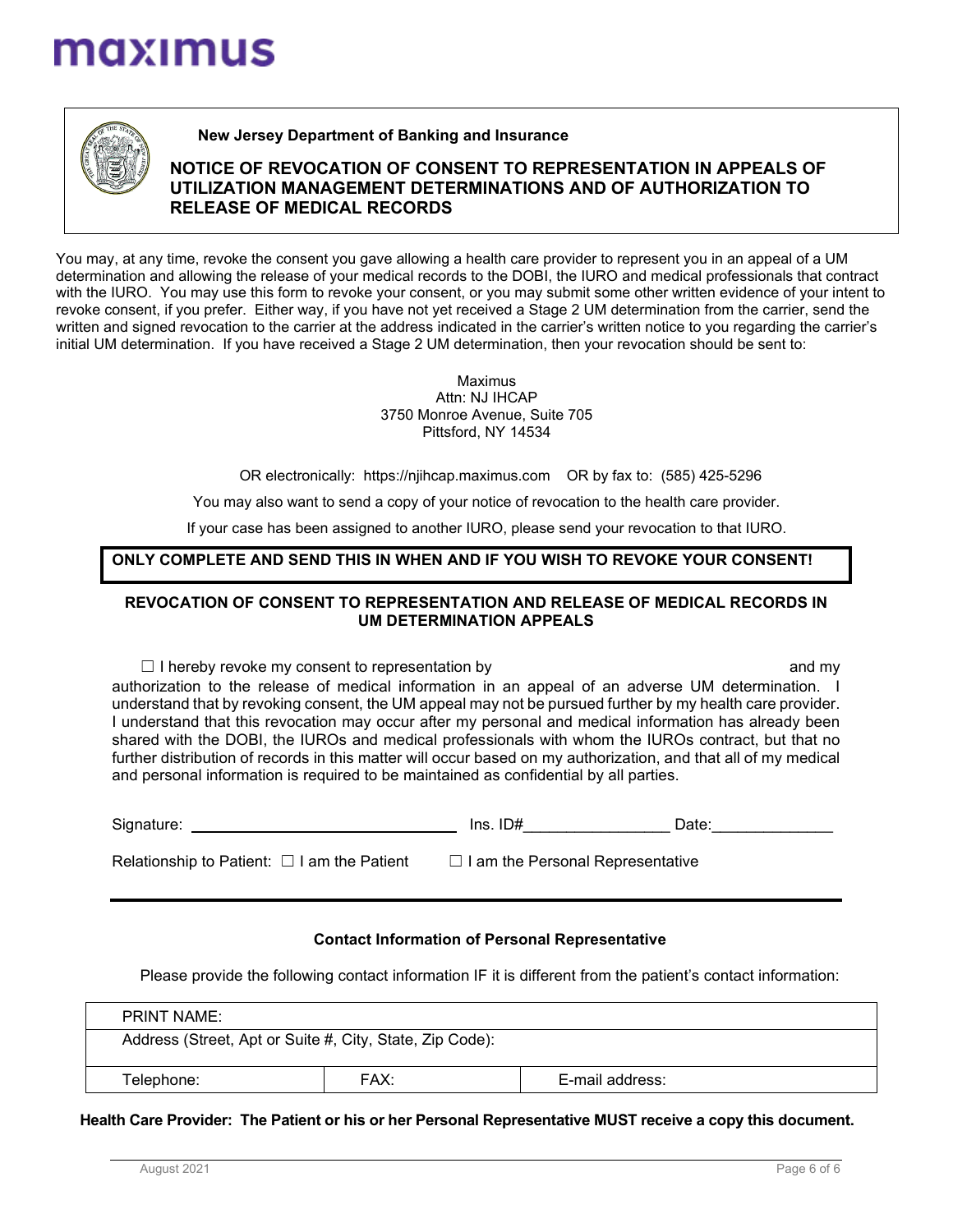<span id="page-23-0"></span>

**New Jersey Department of Banking and Insurance The Independent Health Care Appeals Program**

## **EXTERNAL APPEAL APPLICATION - MEDICAID**

**To submit your application electronically**, please register on the Maximus Portal (https://njihcap.maximus.com).

To submit application by mail:

To fax application:

Maximus Attn: State Appeals/NJ IHCAP 3750 Monroe Avenue, Suite 705 Pittsford, NY 14534

(585) 425-5296

Call **1-888-866-6205** for help completing the application.

**Do not send original documents with this appeal**.

| <b>Section I. MEMBER INFORMATION</b>  |                                                     |            |           |  |
|---------------------------------------|-----------------------------------------------------|------------|-----------|--|
| First and Last Name:                  |                                                     | Birthdate: |           |  |
| Address: Street:                      |                                                     |            |           |  |
| Apt or Suite #:                       | City:                                               | State:     | Zip Code: |  |
| E-mail address:<br>Daytime telephone: |                                                     |            |           |  |
|                                       | <b>Section II. INSURANCE INFORMATION FOR MEMBER</b> |            |           |  |
| HMO:                                  |                                                     |            |           |  |
| <b>ID Number</b>                      |                                                     |            |           |  |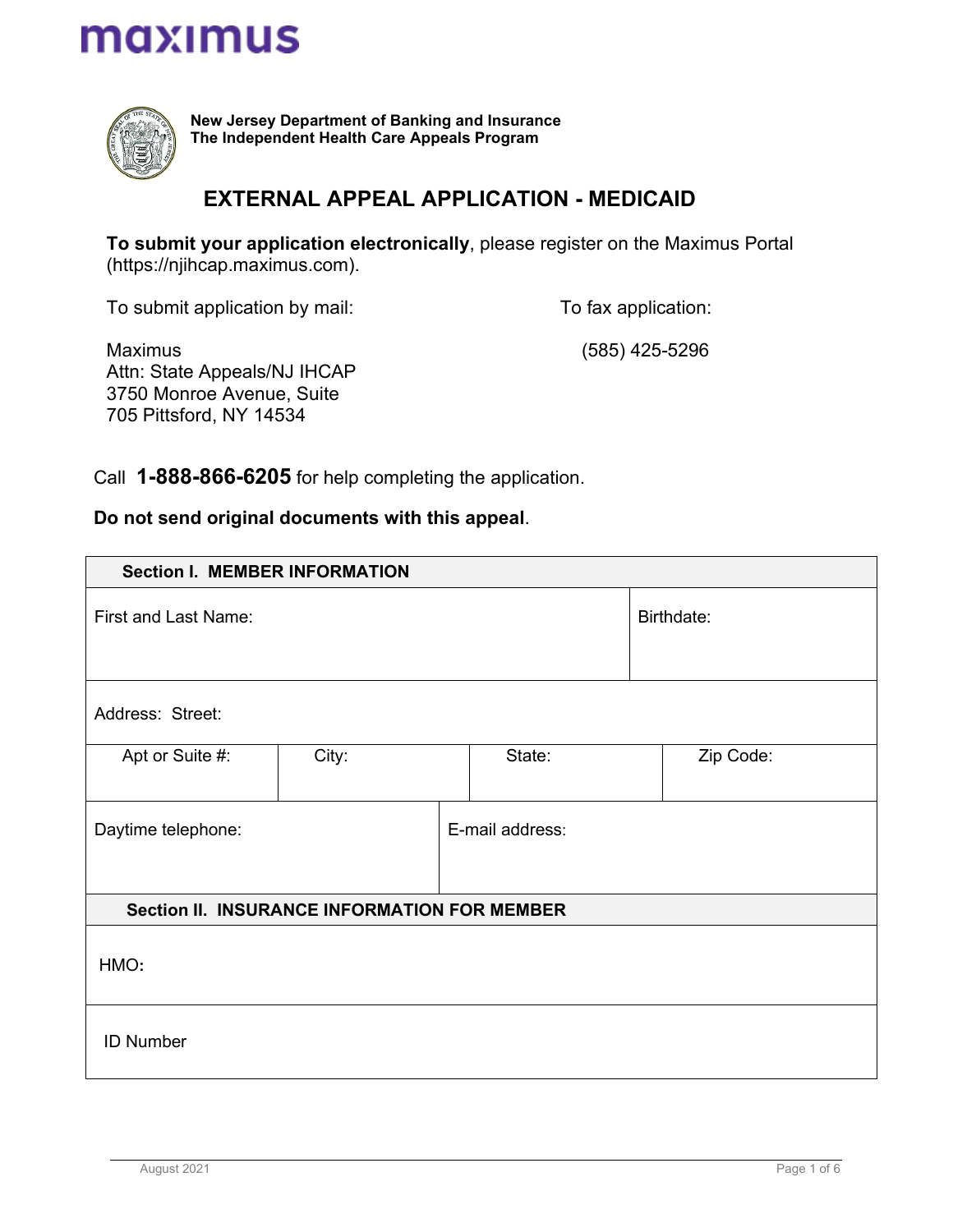| Section III. TO BE COMPLETED BY PERSON FILING THE APPEAL                                                                                                                                                                                                                                                                                                                                                                                                                                                                                                                                                                                              |             |
|-------------------------------------------------------------------------------------------------------------------------------------------------------------------------------------------------------------------------------------------------------------------------------------------------------------------------------------------------------------------------------------------------------------------------------------------------------------------------------------------------------------------------------------------------------------------------------------------------------------------------------------------------------|-------------|
|                                                                                                                                                                                                                                                                                                                                                                                                                                                                                                                                                                                                                                                       |             |
|                                                                                                                                                                                                                                                                                                                                                                                                                                                                                                                                                                                                                                                       |             |
| Relationship to the Member: $\Box$ Self $\Box$ Relative $\Box$ Provider $\Box$ Advocate                                                                                                                                                                                                                                                                                                                                                                                                                                                                                                                                                               |             |
| If you are a relative, provider or advocate, please provide your contact information.                                                                                                                                                                                                                                                                                                                                                                                                                                                                                                                                                                 |             |
| Daytime telephone: ________________________________ E-mail address: _______________________________                                                                                                                                                                                                                                                                                                                                                                                                                                                                                                                                                   |             |
|                                                                                                                                                                                                                                                                                                                                                                                                                                                                                                                                                                                                                                                       |             |
|                                                                                                                                                                                                                                                                                                                                                                                                                                                                                                                                                                                                                                                       |             |
|                                                                                                                                                                                                                                                                                                                                                                                                                                                                                                                                                                                                                                                       |             |
| <b>Section IV. SIGNATURE</b>                                                                                                                                                                                                                                                                                                                                                                                                                                                                                                                                                                                                                          |             |
| A. Sign this section if you are filing the appeal yourself or are a relative.<br><b>CONSENT FOR EXTERNAL REVIEW AND RELEASE OF MEDICAL RECORDS</b><br>I understand that a copy of this form and any enclosures may be sent to the Independent Utilization Review<br>Organization (IURO) and the HMO named in the appeal. I authorize the release of any medical and/or<br>administrative records pertinent to this appeal to the IURO selected by the New Jersey Department of<br>Banking and Insurance.<br>Signature of Covered Person (Covered person must be 18 years or older)<br>Date<br>Signature of Parent or Relative<br>Relationship<br>Date |             |
| B. Sign this section if you are a provider or advocate filing the appeal on behalf of<br>the covered person<br><b>CONSENT FOR EXTERNAL REVIEW AND RELEASE OF MEDICAL RECORDS</b>                                                                                                                                                                                                                                                                                                                                                                                                                                                                      |             |
| I am filing as a provider or advocate, acting on behalf of a covered Member with the Member's consent.                                                                                                                                                                                                                                                                                                                                                                                                                                                                                                                                                |             |
| To my knowledge and belief, I am authorized to file this application for appeal and to release any pertinent<br>medical and/or administrative records to the IURO.                                                                                                                                                                                                                                                                                                                                                                                                                                                                                    |             |
| Signature of Provider or Advocate<br>Date                                                                                                                                                                                                                                                                                                                                                                                                                                                                                                                                                                                                             |             |
| Is a signed Consent form included with the application?<br>$\Box$ YES<br>$\square$ *NO                                                                                                                                                                                                                                                                                                                                                                                                                                                                                                                                                                |             |
| * The appeal cannot be processed until the consent form is received by the IURO. A copy of<br>the consent form is included with this application.                                                                                                                                                                                                                                                                                                                                                                                                                                                                                                     |             |
| August 2021                                                                                                                                                                                                                                                                                                                                                                                                                                                                                                                                                                                                                                           | Page 2 of 6 |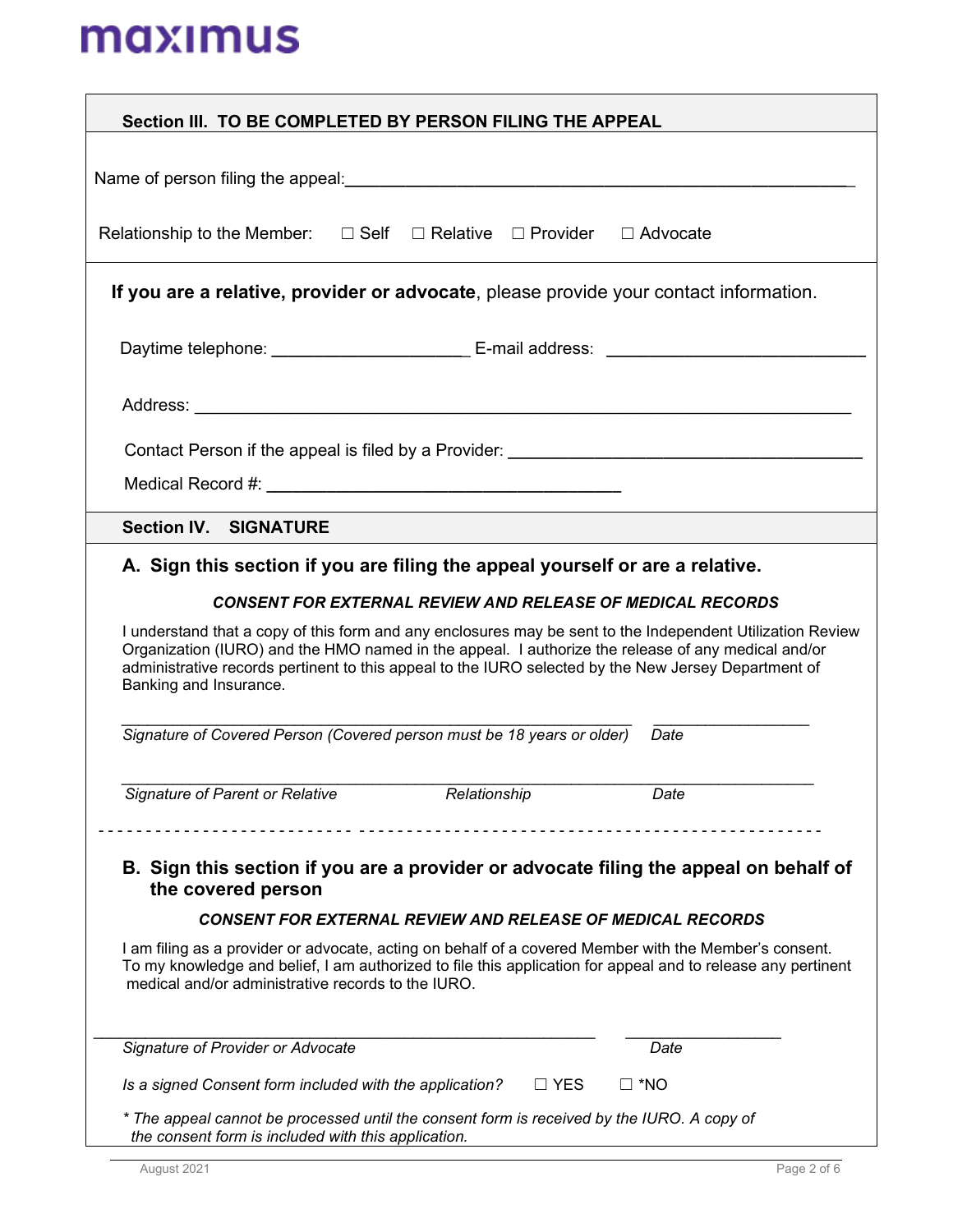## **V. SUMMARY OF APPEAL**

Describe the services denied by your carrier and the reason you believe the HMO's decision was not correct. Attach a copy of the final written denial, if available.

**Do not send original documents with this appeal**.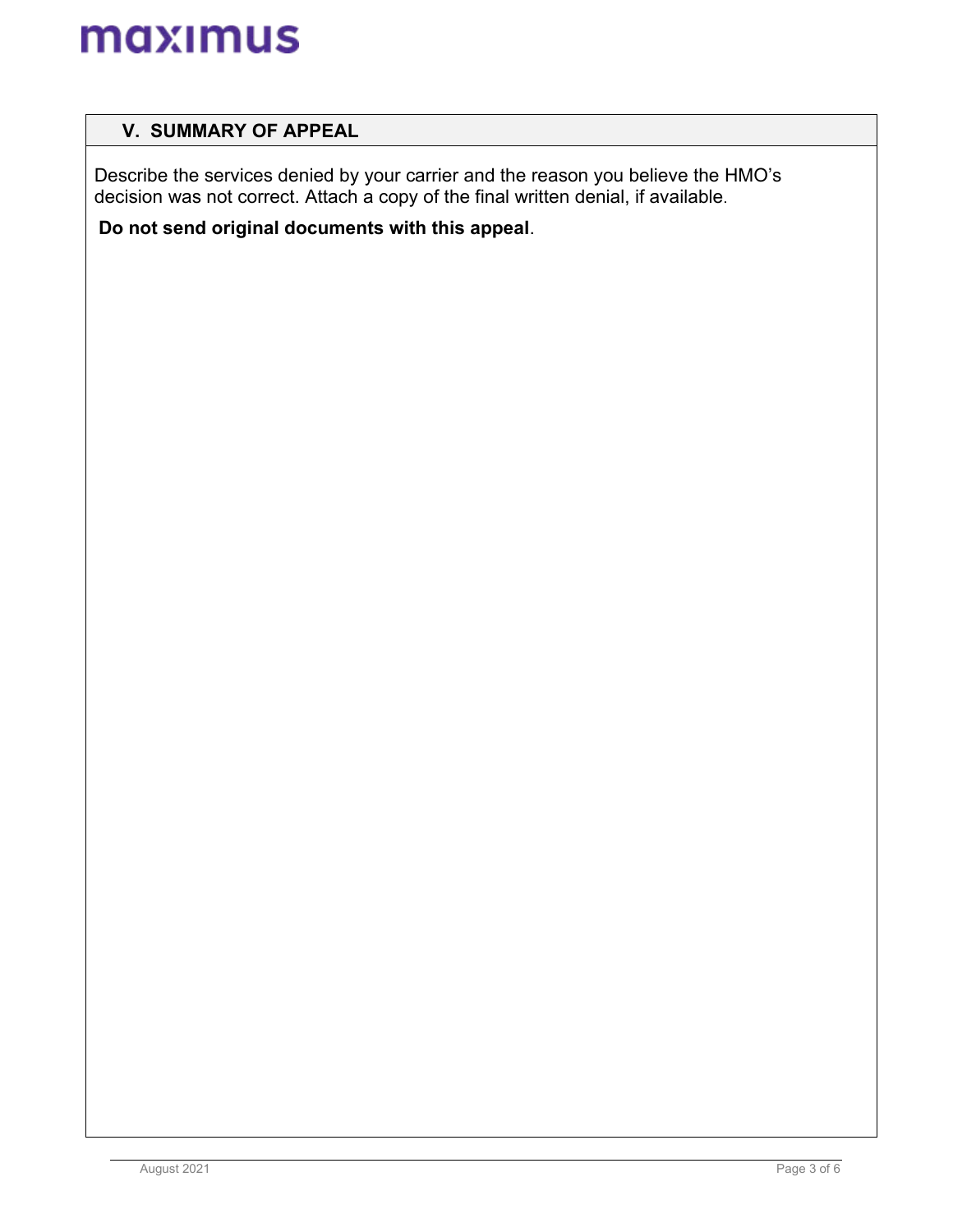### **EXTERNAL APPEAL APPLICATION INSTRUCTIONS**

### **You can apply for an External Appeal if:**

- Your HMO denied, limited, or delayed a covered treatment, prescription, or service because the HMO decided it is not medically necessary or that it is experimental or investigational.
- $\triangleright$  You appealed the HMO's denial to have the decision changed, but the HMO sent you a letter informing you that the service was still denied.

### **How to apply for an External Appeal by mail**:

- 1. Complete the External Appeal Application. You can give permission to another person to file the appeal for you. If this person is a health care provider or an advocate, he or she should sign and date the form titled Consent to Representation in Appeals of Utilization Management Determinations and Authorizations for Release of Medical Records in UM Appeals and Independent Arbitration of Claims. This form must be included with the external appeal.
- 2. Sign and date the External Appeal Application.
- 3. Include a copy of the letter from the HMO telling you that your appeal was denied.
- 4. Send the External Appeal Application to Maximus by mail or by e-mail within **60 days of the date on the HMO's letter denying your internal appeal. Do not call the Department to file an external appeal**.
- 5. If your appeal is urgent, the application can be faxed to Maximus at (585) 425-5296.

**Do not send original documents to Maximus.** If the appeal is accepted for review, you will receive a letter from Maximus with instructions on how to submit additional information, if you would like.

For help completing the application, please call Maximus. Our toll free number is **1-888-866-6205**.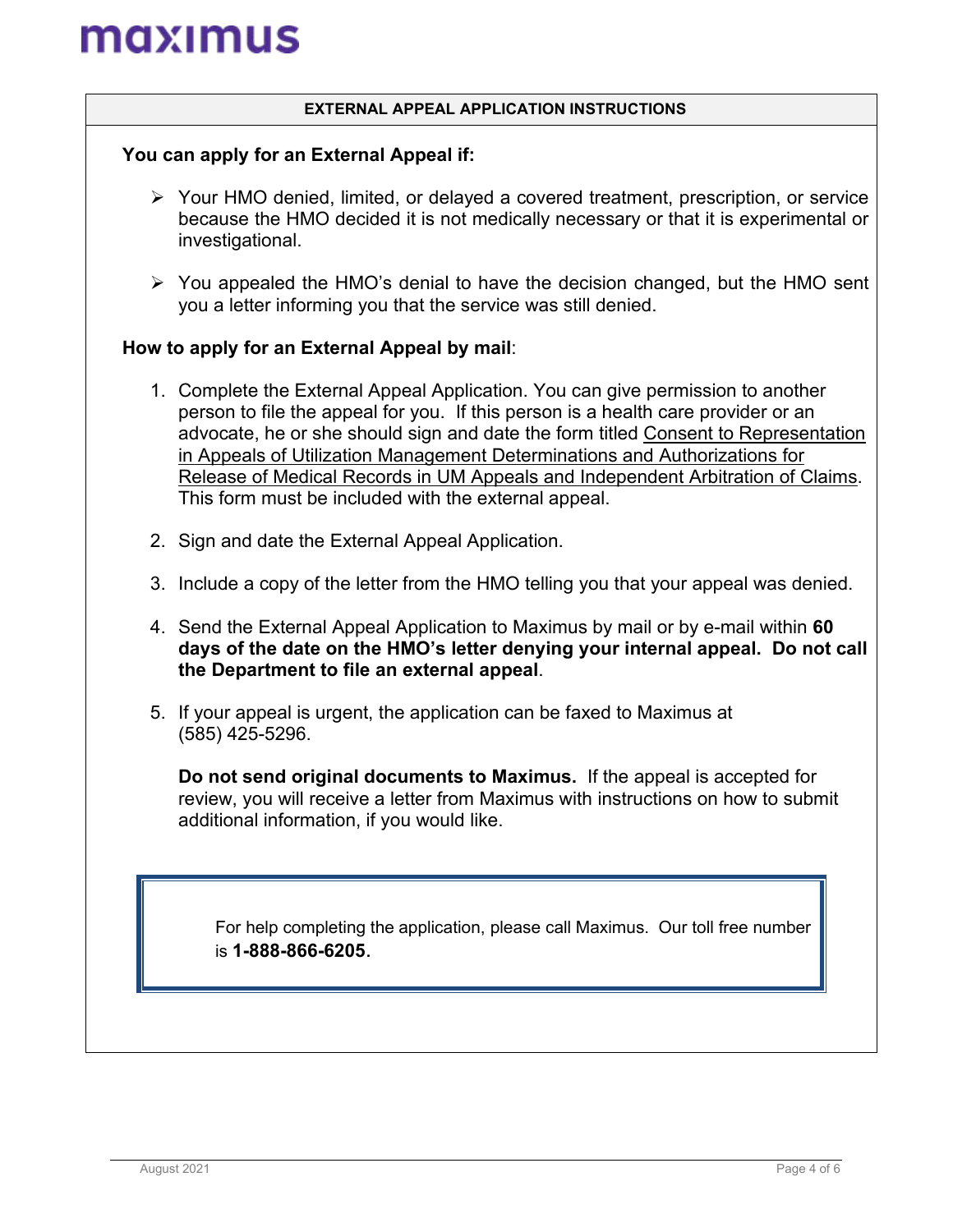

**New Jersey Department of Banking and Insurance**

### **CONSENT TO REPRESENTATION IN APPEALS OF UTILIZATION MANAGEMENT DETERMINATIONS AND AUTHORIZATION FOR RELEASE OF MEDICAL RECORDS IN UM APPEALS**

### **APPEALS OF UTILIZATION MANAGEMENT DETERMINATIONS**

You have the right to ask your HMO to change its utilization management (UM) decision if the HMO decided the service or treatment covered under your health benefits plan is or was not medically necessary. This is called a UM appeal. You also have the right to allow a doctor, hospital or other health care provider to make a UM appeal for you.

After you complete the HMO's internal appeal process, you can choose to file an external appeal through the Independent Health Care Appeals Program of the New Jersey Department of Banking and Insurance (DOBI). Your case will be sent to an Independent Utilization Review Organization (IURO) that contracts with medical professionals whose practices include cases like yours. Your health care provider will share your personal and medical information with DOBI, the IURO, and the IURO's contracted medical professionals. Everyone is required by law to keep your information confidential. DOBI must report data about IURO decisions, but no personal information is ever included in these reports.

### **CONSENT TO REPRESENTATION IN UM APPEALS AND AUTHORIZATION TO RELEASE OF INFORMATION IN UM APPEALS**

|   |                   | <b>PRINT NAME</b>                                                                                                     | , by marking $ \vee $ (or $ x $ ) and signing below, agree to: |                                                |  |
|---|-------------------|-----------------------------------------------------------------------------------------------------------------------|----------------------------------------------------------------|------------------------------------------------|--|
| □ | representation by | PRINT NAME                                                                                                            |                                                                | in an appeal of an adverse UM determination as |  |
|   |                   | allowed by N.J.S.A. 26:2S-11, and release of personal health information to DOBI, its contractors for the Independent |                                                                |                                                |  |
|   |                   | Health Care Appeals Program, and independent contractors reviewing the appeal. My consent to representation and       |                                                                |                                                |  |
|   |                   | authorization of release of information expires in 24 months, but I may revoke both sooner.                           |                                                                |                                                |  |
|   |                   | release of personal health information to DOBI, its contractors for the Independent Claims Arbitration Program, and   |                                                                |                                                |  |

☐ release of personal health information to DOBI, its contractors for the Independent Claims Arbitration Program, and any independent contractors that may be required to perform the arbitration process. My authorization of release of information for purposes of claims arbitration will expire in 24 months.

Signature: example and the set of the lines. ID# and Date:  $\Box$  Date:

Relationship to Patient: □ I am the Patient □ I am the Personal Representative (provide contact information on back)

\* If the patient is a minor, or unable to read and complete this form due to mental or physical incapacity, a personal representative of the patient may complete the form.

**Health Care Provider: The Patient or his or her Personal Representative MUST receive a copy of this document AFTER it has been completed, signed and dated.**